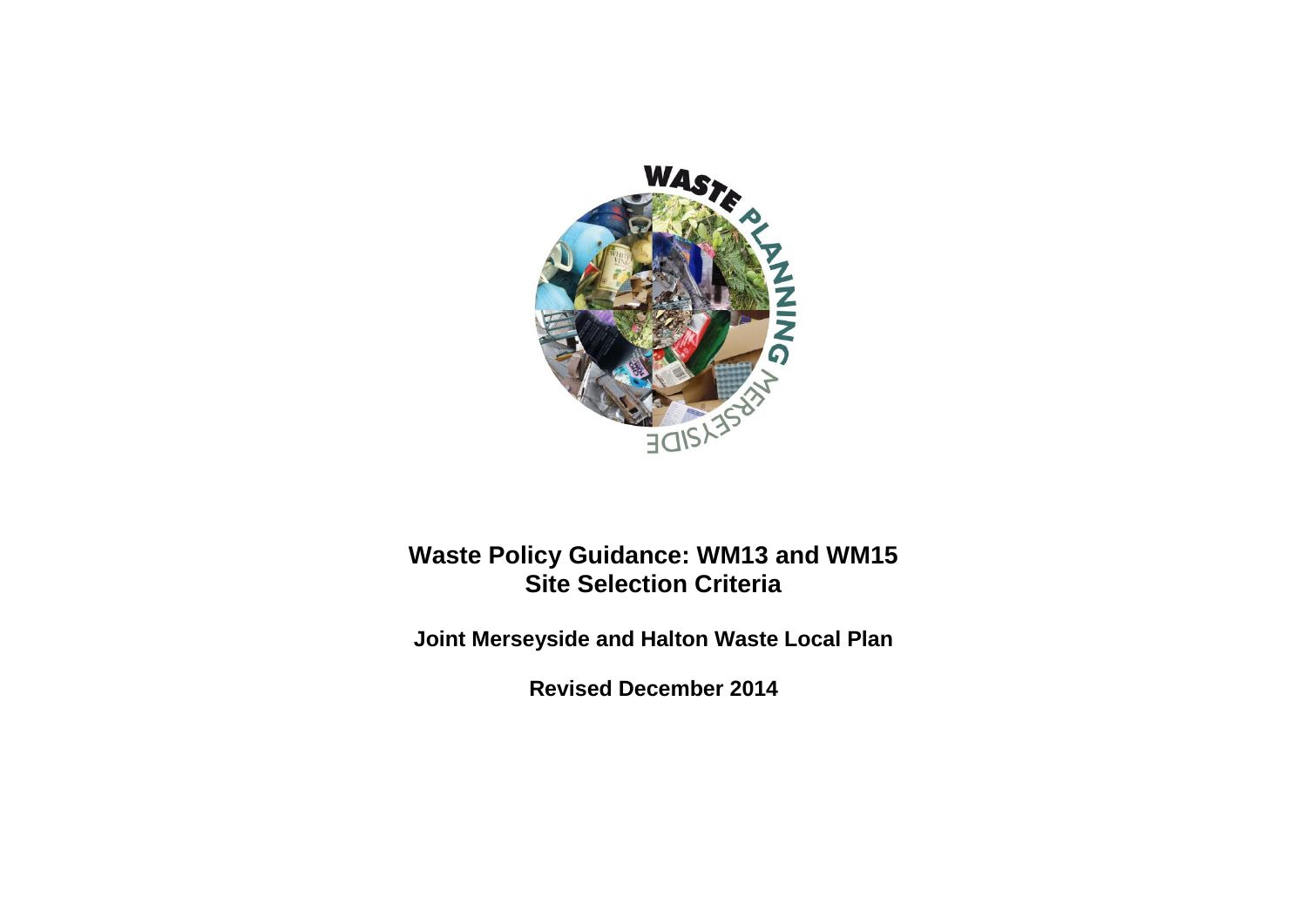#### *Purpose of this document*

The purpose of this document is to provide additional guidance for applicants regarding the site selection assessment criteria in policies WM13 *Planning Applications for New Waste Management Facilities on Unallocated Sites* and WM15 *Landfill on Unallocated Sites* in the Joint Merseyside and Halton Waste Local Plan. Policy WM13 and WM15 can be read in full within the latest version of the Waste Local Plan (document ref: ADP-001) which is available to download via [the Waste Local Plan Document Archive.](http://www.wasteplanningmerseyside.gov.uk/supporting-documents.aspx) The criteria are shown in tables 5.1 and 5.2 respectively.

This guidance document adds to published reports describing the methodological process used to select and allocate sites for built facilities and landfill during the preparation of the Waste Local Plan. Principally, these are:

- [P01-005: Built Facilities Site Search Methodology](http://www.wasteplanningmerseyside.gov.uk/media/2699/po1-005-built_facilities_site_search_methodology_final.pdf) and;
- [PS-014: Survey for Landfill in Merseyside and Halton report.](http://www.wasteplanningmerseyside.gov.uk/media/2572/ps-014-survey_for_landfill_in_merseyside_and_halton_report_opt.pdf)

**\*It is important to note that the scoring system used in policies WM13 and WM15 is just one part of a decision making process which comprises the Waste Local Plan as a whole. Moreover, the scoring system is an objective planning policy tool to aid identification of potential planning constraints and the relative sustainability of a site location. The largest negative scores for a site can help applicants target issues which may require mitigation; and the positive scores can highlight opportunities for sustainable modes of transport, for example.**

#### *Data and viewing options*

Information provided within this document explains what the criteria is, who owns the data and where electronic copies of that data can be obtained i.e. as raw GIS layers, from interactive mapping websites or from other web based sources such as public registers or local planning documents. A [reference list](#page-19-0) of these web based sources is included at the end of the document, which we will keep up to date to reflect best available data. However, data and local plans are subject to periodic alteration and review to reflect new information, so the latest position in any area should be confirmed through contact with individual Local Planning Authority Planning and other data owners to understand the definitive position.

If you do not have access to desktop Geographic Information System (GIS) software and wish to view the criteria as GIS layers, then free and trial GIS are available to download from the following websites:

- <http://www.esri.com/products>
- <http://www.pbinsight.com/welcome/mapinfo/>

<sup>2</sup> GIS layer download identifies statutory agency websites (e.g. Natural England) where spatial data can be downloaded free of charge and used in desktop GIS such as Pitney Bowes MapInfo or ESRI ArcMap. Therefore "not available" means the criteria cannot be downloaded in a GIS format from statutory agency websites

**3** Interactive mapping websites allow spatial GIS layers to viewed on a map but not downloaded and used in a desktop GIS

**<sup>1</sup>** Web mapping services (WMS) are websites which allow you to view and/or download spatial GIS (Geographic Information Systems) layers

**<sup>4</sup>**Other data sources provides web-based information such as pdf reports, local plans, scanned maps and/or statutory agency guidance associated with the criteria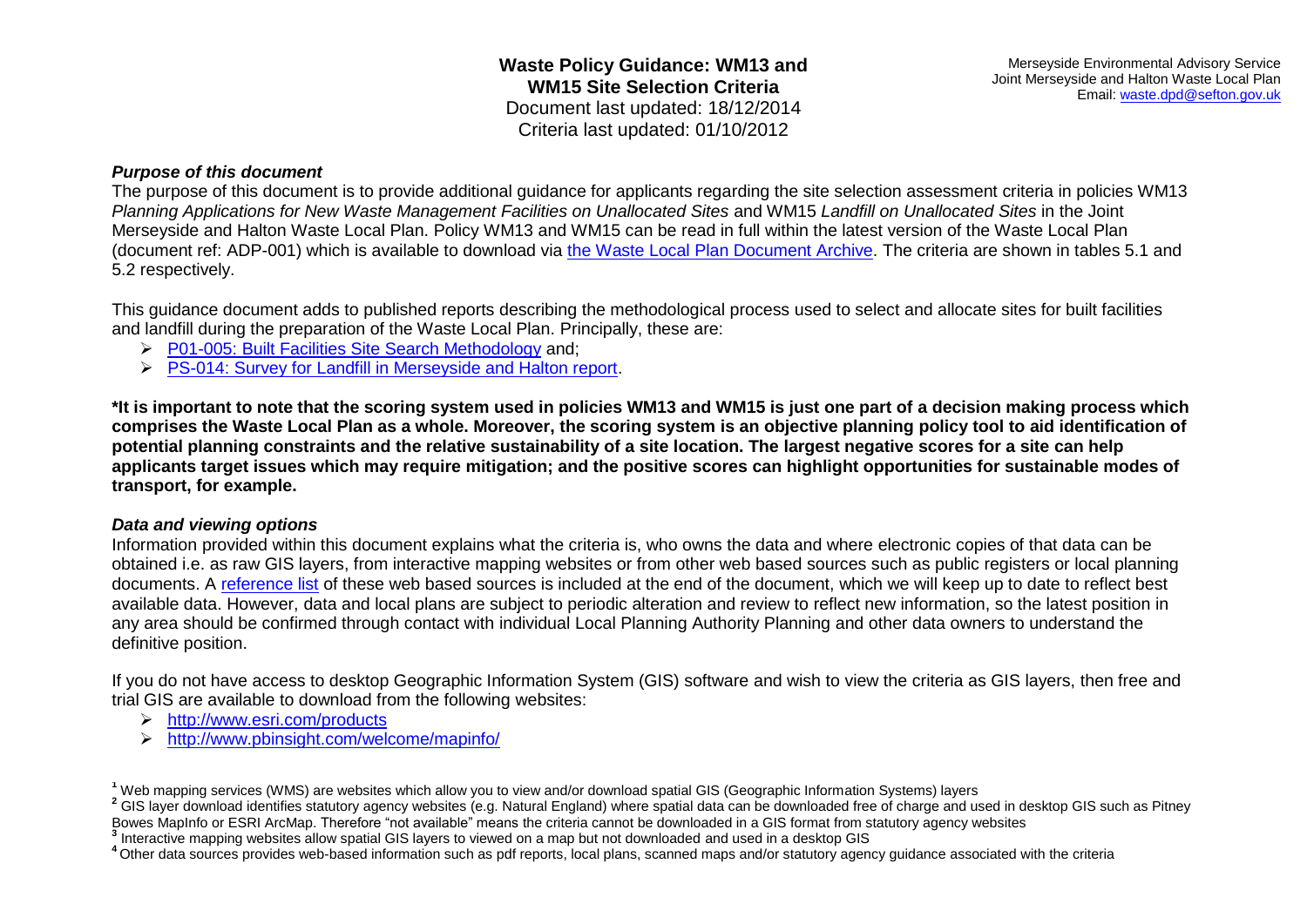Alternatively, Google Maps, Bing Maps or Open Street Map, for example, could be used to calculate distances from a development site to the criteria.

#### *Scoring template*

A template for scoring waste applications against site selection criteria for built facilities has been created to assist applicants with scoring their site against the criteria set out below. The template is provided separate of this document and is available to download from the Merseyside Environmental Advisory Service webpage:<http://www.meas.org.uk/1090>

#### **WM13 and WM15 Site Selection Criteria**

| <b>Waste Local</b> | <b>Criteria</b>                                  | <b>Data description</b>                                                                                                                                                                                                                                                                                                                                                                                                                                                                                                                                                                                                                                                                         | <b>Data</b>         | Web mapping services <sup>1</sup>                                                  |                                                                                                          | Other data sources <sup>4</sup>                                                                                                                         |
|--------------------|--------------------------------------------------|-------------------------------------------------------------------------------------------------------------------------------------------------------------------------------------------------------------------------------------------------------------------------------------------------------------------------------------------------------------------------------------------------------------------------------------------------------------------------------------------------------------------------------------------------------------------------------------------------------------------------------------------------------------------------------------------------|---------------------|------------------------------------------------------------------------------------|----------------------------------------------------------------------------------------------------------|---------------------------------------------------------------------------------------------------------------------------------------------------------|
| <b>Plan policy</b> |                                                  |                                                                                                                                                                                                                                                                                                                                                                                                                                                                                                                                                                                                                                                                                                 | owner               | GIS layer download <sup>2</sup>                                                    | <b>Interactive mapping</b><br>websites <sup>3</sup>                                                      |                                                                                                                                                         |
| WM13/WM15          | Listed<br>buildings                              | Point dataset containing Listed Buildings within<br>Merseyside and Halton. Buildings are 'listed' when<br>they are placed on a national administered<br>statutory list of buildings of 'special architectural or<br>historic interest'. These buildings are graded to<br>show their relative importance: Grade I buildings<br>are those of exceptional interest. Grade II* are<br>particularly important buildings of more than<br>special interest and Grade II are of special<br>interest, warranting every effort to preserve them.<br>This criterion combines all grades into a single<br>dataset of Listed Buildings. The data can viewed<br>or downloaded from English Heritages website. | English<br>Heritage | <b>English Heritage</b><br><b>Designation</b><br>Data Download<br><b>Area</b>      | <b>The National</b><br>➤<br><b>Heritage List for</b><br><b>England Map</b><br><b>Search</b>              | <b>The National</b><br><b>Heritage List for</b><br><b>England</b>                                                                                       |
| WM13/WM15          | <b>Registered</b><br><b>Parks and</b><br>Gardens | Boundary dataset containing registered parks and<br>gardens. The data can be viewed or downloaded<br>from the English Heritage website.                                                                                                                                                                                                                                                                                                                                                                                                                                                                                                                                                         | English<br>Heritage | <b>English Heritage</b><br>↘<br><b>Designation</b><br>Data Download<br><b>Area</b> | <b>The National</b><br>$\blacktriangleright$<br>Heritage List for<br><b>England Map</b><br><b>Search</b> | <b>The National</b><br>$\blacktriangleright$<br><b>Heritage List for</b><br><b>England</b><br><b>English Heritage</b><br><b>Registered</b><br>Parks and |

**<sup>1</sup>** Web mapping services (WMS) are websites which allow you to view and/or download spatial GIS (Geographic Information Systems) layers

<sup>2</sup> GIS layer download identifies statutory agency websites (e.g. Natural England) where spatial data can be downloaded free of charge and used in desktop GIS such as Pitney

Bowes MapInfo or ESRI ArcMap. Therefore "not available" means the criteria cannot be downloaded in a GIS format from statutory agency websites

**3** Interactive mapping websites allow spatial GIS layers to viewed on a map but not downloaded and used in a desktop GIS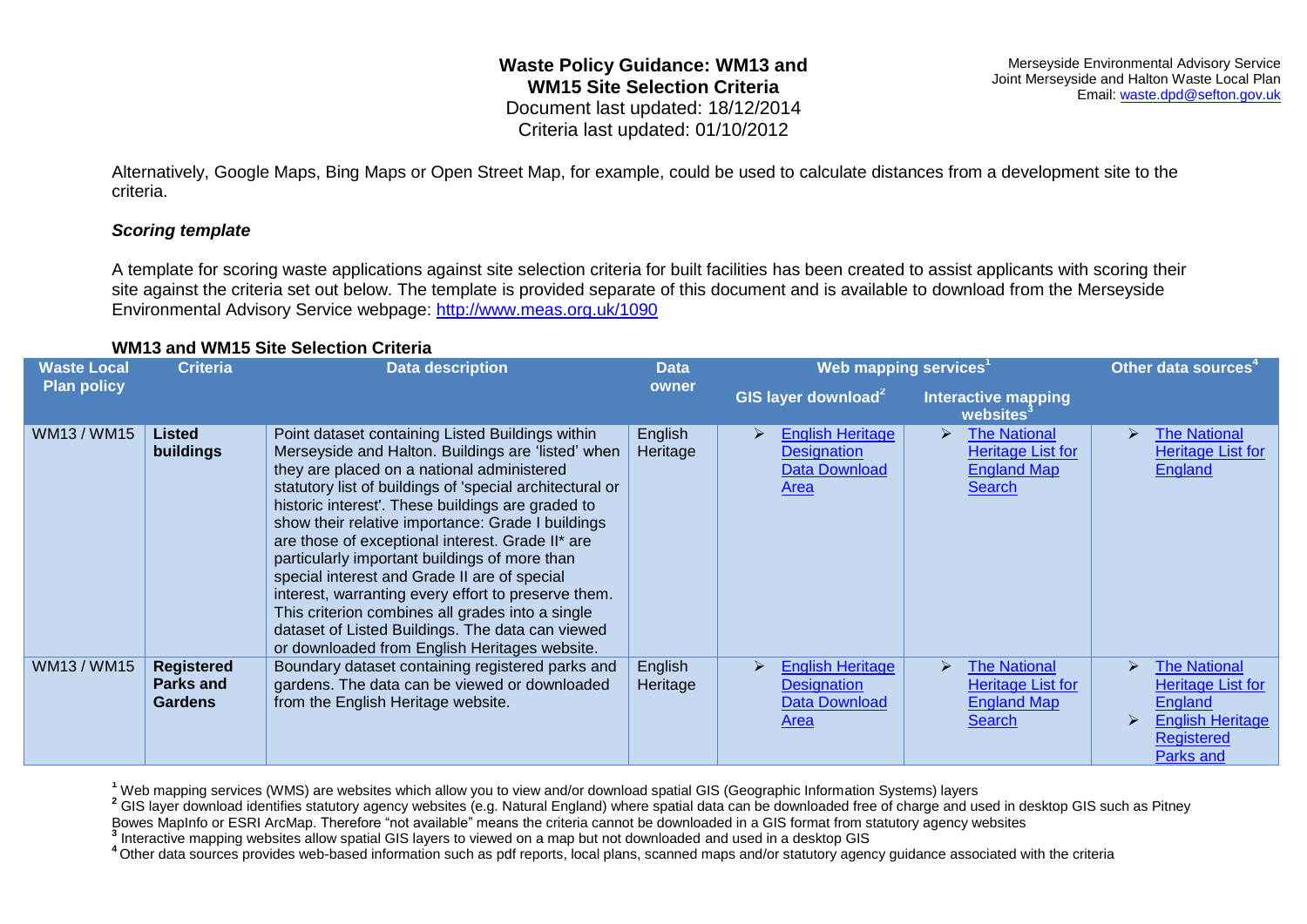Merseyside Environmental Advisory Service Joint Merseyside and Halton Waste Local Plan Email: [waste.dpd@sefton.gov.uk](mailto:waste.dpd@sefton.gov.uk)

Criteria last updated: 01/10/2012

| <b>Waste Local</b> | <b>Criteria</b>                                             | <b>Data description</b>                                                                                                                                                                                                                                                                                                                                                                                                                                   | <b>Data</b>               | Web mapping services <sup>1</sup>                                                                           |                                                                                | Other data sources <sup>4</sup>                                                                                |
|--------------------|-------------------------------------------------------------|-----------------------------------------------------------------------------------------------------------------------------------------------------------------------------------------------------------------------------------------------------------------------------------------------------------------------------------------------------------------------------------------------------------------------------------------------------------|---------------------------|-------------------------------------------------------------------------------------------------------------|--------------------------------------------------------------------------------|----------------------------------------------------------------------------------------------------------------|
| <b>Plan policy</b> |                                                             |                                                                                                                                                                                                                                                                                                                                                                                                                                                           | owner                     | GIS layer download <sup>2</sup>                                                                             | <b>Interactive mapping</b><br>websites <sup>3</sup>                            |                                                                                                                |
|                    |                                                             |                                                                                                                                                                                                                                                                                                                                                                                                                                                           |                           |                                                                                                             |                                                                                | <b>Gardens</b><br>information                                                                                  |
| WM13/WM15          | <b>Special Areas</b><br>οf<br><b>Conservation</b><br>(SAC)  | Boundary dataset containing Special Areas of<br>Conservation (SAC). A SAC is designated under<br>Directive 92/43/EEC for the Conservation of<br>Natural Habitats and of Wild Fauna and Flora.<br>Areas designated as SACs are those which make<br>a significant contribution to the conservation of the<br>habitats and species identified by the Directive.<br>This dataset can be viewed or downloaded using<br>Natural England's web mapping services. | <b>Natural</b><br>England | <b>Natural England</b><br>≻<br><b>GIS Digital</b><br><b>Boundary</b><br><b>Datasets</b>                     | <b>Natural England</b><br>↘<br>Nature on the<br><b>Map</b>                     | <b>Special Areas of</b><br>$\blacktriangleright$<br><b>Conservation</b>                                        |
| WM13/WM15          | <b>Special</b><br><b>Protection</b><br>Areas (SPA)          | Boundary dataset containing Special Protection<br>Areas (SPAs). An SPA is designated under<br>Directive 79/409 of the Conservation of Wild<br>Birds. This dataset can be viewed or downloaded<br>using Natural England's web mapping services.                                                                                                                                                                                                            | <b>Natural</b><br>England | <b>Natural England</b><br>$\blacktriangleright$<br><b>GIS Digital</b><br><b>Boundary</b><br><b>Datasets</b> | <b>Natural England</b><br>$\triangleright$<br>Nature on the<br><b>Map</b>      | <b>Natural England</b><br>$\blacktriangleright$<br><b>Special</b><br><b>Protection</b><br>Areas<br>information |
| WM13/WM15          | <b>Ramsar sites</b>                                         | Boundary dataset containing Ramsar sites. A<br>'Ramsar site' is a wetland of international<br>importance, designated under the Ramsar<br>Convention. This dataset can be viewed or<br>downloaded using Natural England's web<br>mapping services.                                                                                                                                                                                                         | <b>Natural</b><br>England | <b>Natural England</b><br>$\blacktriangleright$<br><b>GIS Digital</b><br><b>Boundary</b><br><b>Datasets</b> | <b>Natural England</b><br>$\blacktriangleright$<br>Nature on the<br><b>Map</b> | $\blacktriangleright$<br><b>Natural</b><br><b>England What</b><br>are Ramsar<br>Sites?                         |
| WM13 / WM15        | <b>National</b><br><b>Nature</b><br><b>Reserve</b><br>(NNR) | Boundary dataset containing National Nature<br>Reserves (NNRs). An NNR are land which had<br>been declared under the National Parks and<br>Access to the Countryside Act 1949 or Wildlife<br>and Countryside Act (1981), as amended. They<br>are places where wildlife comes first. They were                                                                                                                                                             | <b>Natural</b><br>England | <b>Natural England</b><br>$\triangleright$<br><b>GIS Digital</b><br><b>Boundary</b><br><b>Datasets</b>      | <b>Natural England</b><br>Nature on the<br><b>Map</b>                          | <b>Natural England</b><br>$\blacktriangleright$<br><b>National Nature</b><br><b>Reserves</b><br>information    |

**<sup>1</sup>** Web mapping services (WMS) are websites which allow you to view and/or download spatial GIS (Geographic Information Systems) layers

<sup>2</sup> GIS layer download identifies statutory agency websites (e.g. Natural England) where spatial data can be downloaded free of charge and used in desktop GIS such as Pitney

Bowes MapInfo or ESRI ArcMap. Therefore "not available" means the criteria cannot be downloaded in a GIS format from statutory agency websites

**3** Interactive mapping websites allow spatial GIS layers to viewed on a map but not downloaded and used in a desktop GIS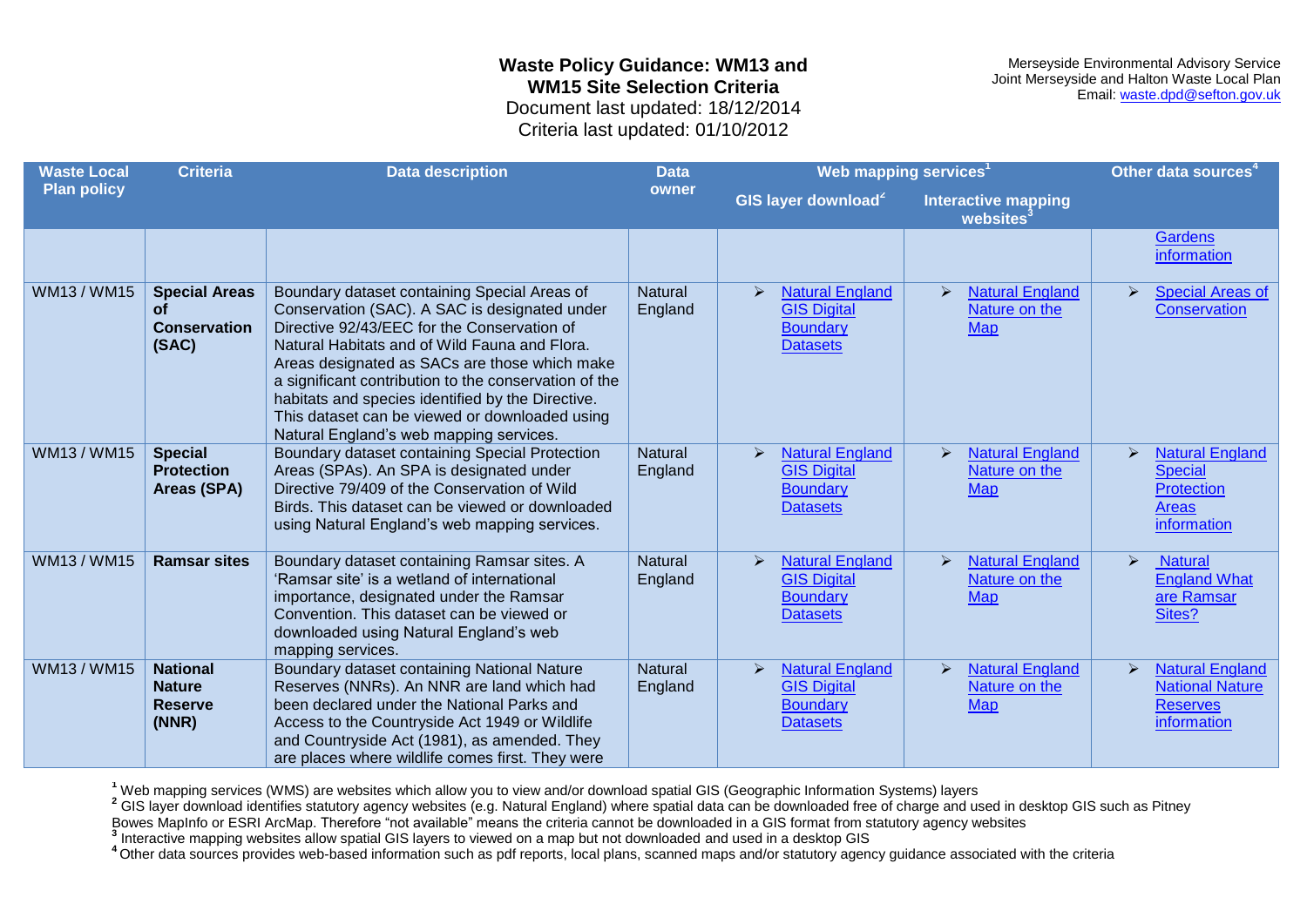Merseyside Environmental Advisory Service Joint Merseyside and Halton Waste Local Plan Email: [waste.dpd@sefton.gov.uk](mailto:waste.dpd@sefton.gov.uk)

Criteria last updated: 01/10/2012

| <b>Waste Local</b> | Web mapping services <sup>1</sup><br><b>Criteria</b><br><b>Data description</b><br><b>Data</b> |                                                                                                                                                                                                                                                                                                                                                                                                                                                             |                                                                | Other data sources <sup>4</sup>                                                                               |                                                                                                                                                                                                                                                                       |                                                                                                                                                         |
|--------------------|------------------------------------------------------------------------------------------------|-------------------------------------------------------------------------------------------------------------------------------------------------------------------------------------------------------------------------------------------------------------------------------------------------------------------------------------------------------------------------------------------------------------------------------------------------------------|----------------------------------------------------------------|---------------------------------------------------------------------------------------------------------------|-----------------------------------------------------------------------------------------------------------------------------------------------------------------------------------------------------------------------------------------------------------------------|---------------------------------------------------------------------------------------------------------------------------------------------------------|
| <b>Plan policy</b> |                                                                                                |                                                                                                                                                                                                                                                                                                                                                                                                                                                             | owner                                                          | GIS layer download <sup>2</sup>                                                                               | <b>Interactive mapping</b><br>websites                                                                                                                                                                                                                                |                                                                                                                                                         |
|                    |                                                                                                | established to protect the most important areas of<br>wildlife habitat and geological formations in<br>Britain, and as places for scientific research.<br>This dataset can be downloaded or viewed using<br>Natural England's web mapping services.                                                                                                                                                                                                         |                                                                |                                                                                                               |                                                                                                                                                                                                                                                                       |                                                                                                                                                         |
| WM13/WM15          | Site of<br><b>Special</b><br><b>Scientific</b><br><b>Interest</b><br>(SSSI)                    | Boundary dataset containing Sites of Special<br>Scientific Interest (SSSI). An SSSI is designated<br>under the Wildlife and Countryside Act (1981), as<br>amended. SSSIs are defined as the finest sites for<br>wildlife and natural features in England,<br>supporting many characteristic, rare and<br>endangered species, habitats and natural<br>features. This dataset can be viewed or<br>downloaded using Natural England's web<br>mapping services. | <b>Natural</b><br>England                                      | <b>Natural England</b><br><b>GIS Digital</b><br><b>Boundary</b><br><b>Datasets</b>                            | <b>Natural England</b><br>$\blacktriangleright$<br>Nature on the<br><b>Map</b>                                                                                                                                                                                        | <b>Natural England</b><br>$\blacktriangleright$<br><b>Sites of Special</b><br><b>Scientific</b><br><b>Interest</b><br>information                       |
| WM13/WM15          | <b>World</b><br><b>Heritage Site</b><br>(WHS)                                                  | Boundary dataset containing Liverpool Maritime<br>Mercantile City World Heritage Site (WHS). The<br>WHS dataset can be viewed or downloaded using<br>English Heritage's web mapping services.                                                                                                                                                                                                                                                               | English<br>Heritage                                            | <b>English Heritage</b><br>$\blacktriangleright$<br><b>Designation</b><br><b>Data Download</b><br><b>Area</b> | <b>The National</b><br>$\blacktriangleright$<br><b>Heritage List for</b><br><b>England Map</b><br><b>Search</b>                                                                                                                                                       | <b>English Heritage</b><br><b>World Heritage</b><br><b>Sites</b><br>information<br><b>Unesco World</b><br>$\blacktriangleright$<br><b>Heritage List</b> |
| WM13 / WM15        | <b>Residential</b><br>areas                                                                    | Boundary dataset containing residential areas.<br>This data is derived from large scale Ordnance<br>Survey (OS) and identifies residential amenity to<br>an individual property level. Primarily Residential<br>Areas are also shown on some Unitary<br>Development Plan Proposals Maps.                                                                                                                                                                    | Ordnance<br>Survey<br>and Local<br>Planning<br>Authoritie<br>S | Not available.                                                                                                | <b>Knowsley UDP</b><br>$\triangleright$<br><b>Proposals Map</b><br><b>Sefton UDP</b><br>$\triangleright$<br><b>Proposals Map</b><br><b>St.Helens UDP</b><br>$\triangleright$<br><b>Proposals Map</b><br><b>Wirral UDP</b><br>$\triangleright$<br><b>Proposals Map</b> | <b>Halton UDP</b><br>$\blacktriangleright$<br><b>Proposals Map</b><br><b>Liverpool UDP</b><br>$\blacktriangleright$<br><b>Proposals Map</b>             |

**<sup>1</sup>** Web mapping services (WMS) are websites which allow you to view and/or download spatial GIS (Geographic Information Systems) layers

<sup>2</sup> GIS layer download identifies statutory agency websites (e.g. Natural England) where spatial data can be downloaded free of charge and used in desktop GIS such as Pitney

Bowes MapInfo or ESRI ArcMap. Therefore "not available" means the criteria cannot be downloaded in a GIS format from statutory agency websites

**3** Interactive mapping websites allow spatial GIS layers to viewed on a map but not downloaded and used in a desktop GIS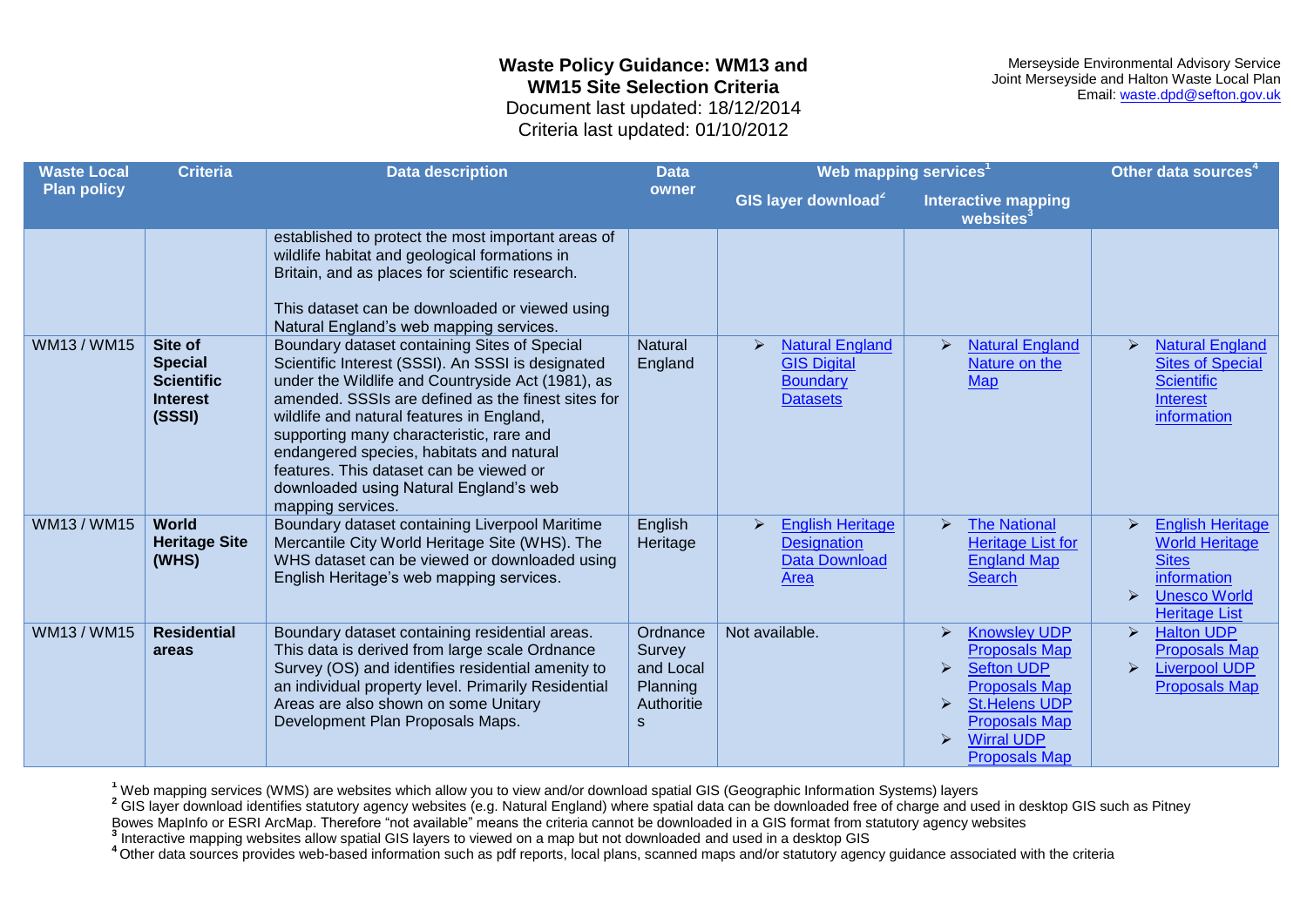Merseyside Environmental Advisory Service Joint Merseyside and Halton Waste Local Plan Email: [waste.dpd@sefton.gov.uk](mailto:waste.dpd@sefton.gov.uk)

Criteria last updated: 01/10/2012

| <b>Waste Local</b> | <b>Criteria</b>              | <b>Data description</b>                                                                                                                                                                                                                                                                                                                                                                                                         | <b>Data</b>                                                    | Web mapping services <sup>1</sup> |                                                       | Other data sources <sup>4</sup>                                                                                                                                                                                                                                                                                                                                                  |
|--------------------|------------------------------|---------------------------------------------------------------------------------------------------------------------------------------------------------------------------------------------------------------------------------------------------------------------------------------------------------------------------------------------------------------------------------------------------------------------------------|----------------------------------------------------------------|-----------------------------------|-------------------------------------------------------|----------------------------------------------------------------------------------------------------------------------------------------------------------------------------------------------------------------------------------------------------------------------------------------------------------------------------------------------------------------------------------|
| <b>Plan policy</b> |                              |                                                                                                                                                                                                                                                                                                                                                                                                                                 | owner                                                          | GIS layer download <sup>2</sup>   | <b>Interactive mapping</b><br>websites <sup>3</sup>   |                                                                                                                                                                                                                                                                                                                                                                                  |
|                    |                              |                                                                                                                                                                                                                                                                                                                                                                                                                                 |                                                                |                                   | OS Opendata<br>➤<br><b>View</b>                       |                                                                                                                                                                                                                                                                                                                                                                                  |
| <b>WM13/WM15</b>   | <b>Schools</b>               | Point dataset containing schools within the<br>Merseyside and Halton. The criterion includes<br>schools from nursery to secondary school level<br>and also further education centres. Their locations<br>can be identified from a large scale Ordnance<br>Survey (OS) map, a Local Authority search and/or<br>as part of a site visit.                                                                                          | Local<br>Planning<br>Authoritie<br>s and<br>Ordnance<br>Survey | Not available.                    | <b>OS Opendata</b><br>$\triangleright$<br><b>View</b> | <b>Halton BC</b><br>$\blacktriangleright$<br><b>Schools and</b><br>colleges<br><b>Knowsley MBC</b><br>Find a school<br><b>Liverpool CC -</b><br>➤<br>Find a school<br><b>Sefton MBC</b><br>$\blacktriangleright$<br><b>Schools and</b><br>colleges<br><b>St.Helens MBC</b><br>➤<br>find a school<br><b>Wirral MBC</b><br>$\blacktriangleright$<br><b>Schools and</b><br>colleges |
| WM13 / WM15        | <b>Hospitals</b>             | Point dataset containing locations of hospitals.<br>This data is derived from the Local Authority Local<br>Land and Property Gazetteers (LLPG); but can<br>also be obtained from the NHS (National Health<br>Service) website or an Ordnance Survey (OS)<br>base map search. Nursing homes, residential care<br>homes, GPs etc are excluded from this dataset as<br>they are picked up by the 'residential areas'<br>criterion. | <b>NHS</b>                                                     | Not available.                    | <b>OS Opendata</b><br>➤<br><b>View</b>                | <b>NHS list of</b><br>$\blacktriangleright$<br><b>Authorities and</b><br><b>Trusts</b>                                                                                                                                                                                                                                                                                           |
| WM13 / WM15        | Food<br>processing<br>plants | Point data derived from the Environment Agency's<br>IPPC (Integrated Pollution Prevention and<br>Control) dataset. This data includes food and<br>drink manufacturing and processing facilities                                                                                                                                                                                                                                 | Environm<br>ent<br>Agency                                      | Not available.                    | Not available.                                        | <b>Environment</b><br>$\triangleright$<br><b>Agency Public</b><br>register<br>Environment<br>⋗                                                                                                                                                                                                                                                                                   |

**<sup>1</sup>** Web mapping services (WMS) are websites which allow you to view and/or download spatial GIS (Geographic Information Systems) layers

<sup>2</sup> GIS layer download identifies statutory agency websites (e.g. Natural England) where spatial data can be downloaded free of charge and used in desktop GIS such as Pitney

Bowes MapInfo or ESRI ArcMap. Therefore "not available" means the criteria cannot be downloaded in a GIS format from statutory agency websites

**3** Interactive mapping websites allow spatial GIS layers to viewed on a map but not downloaded and used in a desktop GIS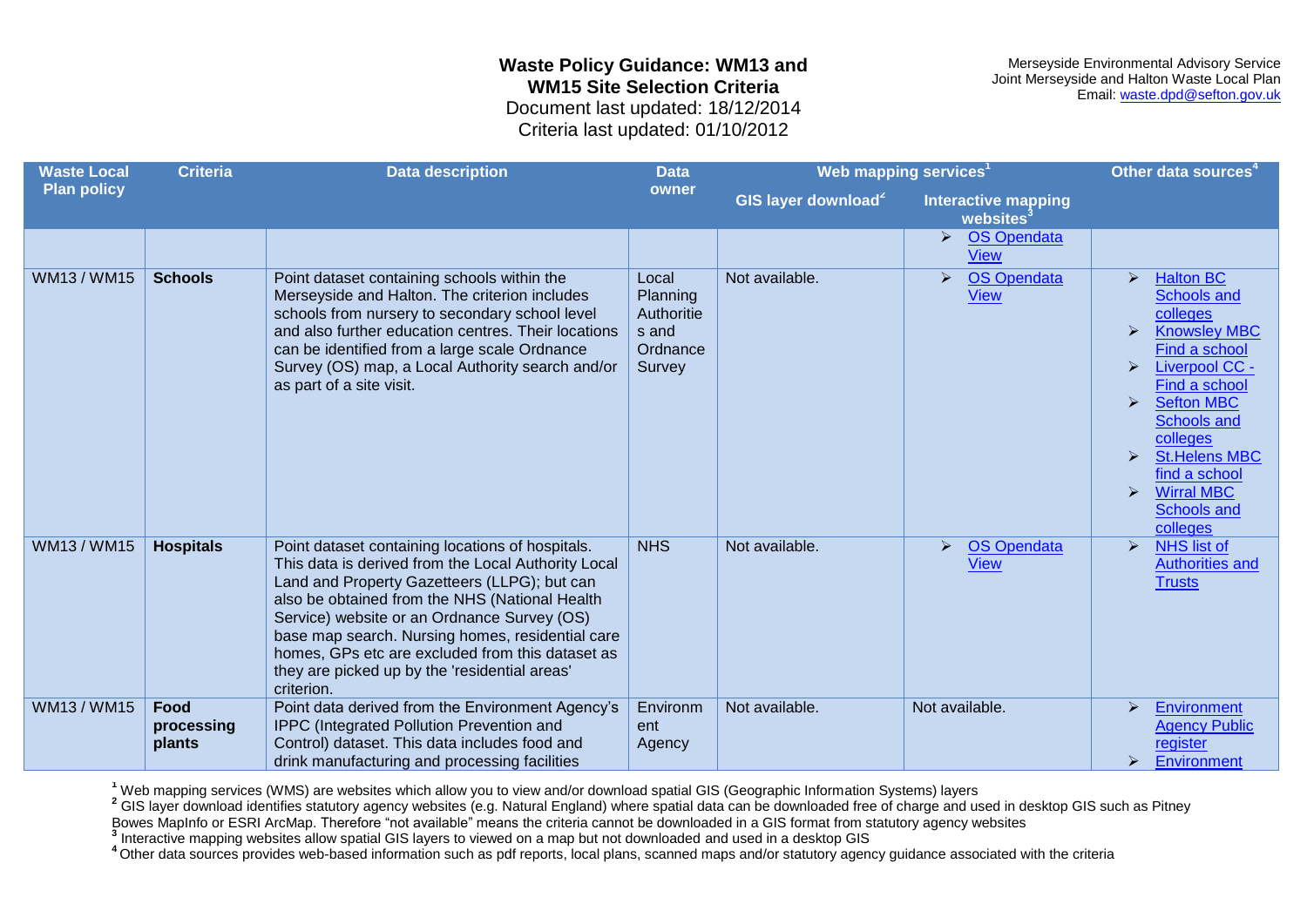Merseyside Environmental Advisory Service Joint Merseyside and Halton Waste Local Plan Email: [waste.dpd@sefton.gov.uk](mailto:waste.dpd@sefton.gov.uk)

Criteria last updated: 01/10/2012

| <b>Waste Local</b> | <b>Criteria</b>                       | <b>Data description</b>                                                                                                                                                                                                                                                                                                                                                                                                                                                                                                                                                          | <b>Data</b>                  | Web mapping services <sup>1</sup>                                                                      |                                                                                                                    | Other data sources                                                             |
|--------------------|---------------------------------------|----------------------------------------------------------------------------------------------------------------------------------------------------------------------------------------------------------------------------------------------------------------------------------------------------------------------------------------------------------------------------------------------------------------------------------------------------------------------------------------------------------------------------------------------------------------------------------|------------------------------|--------------------------------------------------------------------------------------------------------|--------------------------------------------------------------------------------------------------------------------|--------------------------------------------------------------------------------|
| <b>Plan policy</b> |                                       |                                                                                                                                                                                                                                                                                                                                                                                                                                                                                                                                                                                  | owner                        | GIS layer download <sup>2</sup>                                                                        | <b>Interactive mapping</b><br>websites <sup>3</sup>                                                                |                                                                                |
|                    |                                       | which process >75tonnes/day of animal,<br>vegetable and food products. This could include<br>dairy product manufacturing, cereal and grain<br>processing or beverage packaging, for example;<br>but would exclude food waste processing plants<br>as they are not manufacturing food or drink<br>products, and are covered by the 'other operating<br>waste site' criterion.<br>These types of facilities can be identified by<br>searching the EA's public register for<br>"Environmental Permits (IPPC)". More information<br>can be requested using this service if required. |                              |                                                                                                        |                                                                                                                    | <b>Agency Food</b><br>and drink<br>manufacturing<br>information                |
| WM13 / WM15        | <b>Nitrate</b><br>vulnerable<br>zones | The European Commission (EC) nitrates directive<br>The 91/676/EEC requires areas of land that drain<br>into waters polluted by nitrates to be designated<br>as Nitrate Vulnerable Zones (NVZs). These areas<br>are shown as boundaries on a map and can be<br>viewed using the Environment Agency's<br>interactive mapping services. The GIS boundaries<br>can also be downloaded from the MAGIC website.                                                                                                                                                                        | <b>DEFRA</b>                 | <b>MAGIC Dataset</b><br>$\triangleright$<br>Information and<br><b>Download</b>                         | <b>Environment</b><br>➤<br>Agency<br><b>Interactive Map</b><br><b>Nitrate</b><br><b>Vulnerable</b><br><b>Zones</b> | <b>Defra Nitrate</b><br>⋗<br><b>Vulnerable</b><br><b>Zones</b><br>information  |
| WM13/WM15          | <b>Prime</b><br>agricultural<br>land  | Boundary dataset containing Agricultural Land<br>Classification data. Prime agricultural land is<br>defined as grades 1, 2 & 3 only. Grade 1 land is<br>regarded as excellent quality. Grade 2 land is<br>regarded as being very good. Grade 3a as good.<br>The 'best and most versatile land' is defined as<br>grades 1, 2 and 3a in the National Planning Policy<br>Framework (NPPF).                                                                                                                                                                                          | Natural<br>England/<br>Defra | <b>Natural England</b><br>$\triangleright$<br><b>GIS Digital</b><br><b>Boundary</b><br><b>Datasets</b> | <b>MAGIC</b><br>$\blacktriangleright$<br><b>Interactive Map</b>                                                    | <b>Defra Land</b><br>$\blacktriangleright$<br>management<br>and<br>environment |

**<sup>1</sup>** Web mapping services (WMS) are websites which allow you to view and/or download spatial GIS (Geographic Information Systems) layers

<sup>2</sup> GIS layer download identifies statutory agency websites (e.g. Natural England) where spatial data can be downloaded free of charge and used in desktop GIS such as Pitney

Bowes MapInfo or ESRI ArcMap. Therefore "not available" means the criteria cannot be downloaded in a GIS format from statutory agency websites

**3** Interactive mapping websites allow spatial GIS layers to viewed on a map but not downloaded and used in a desktop GIS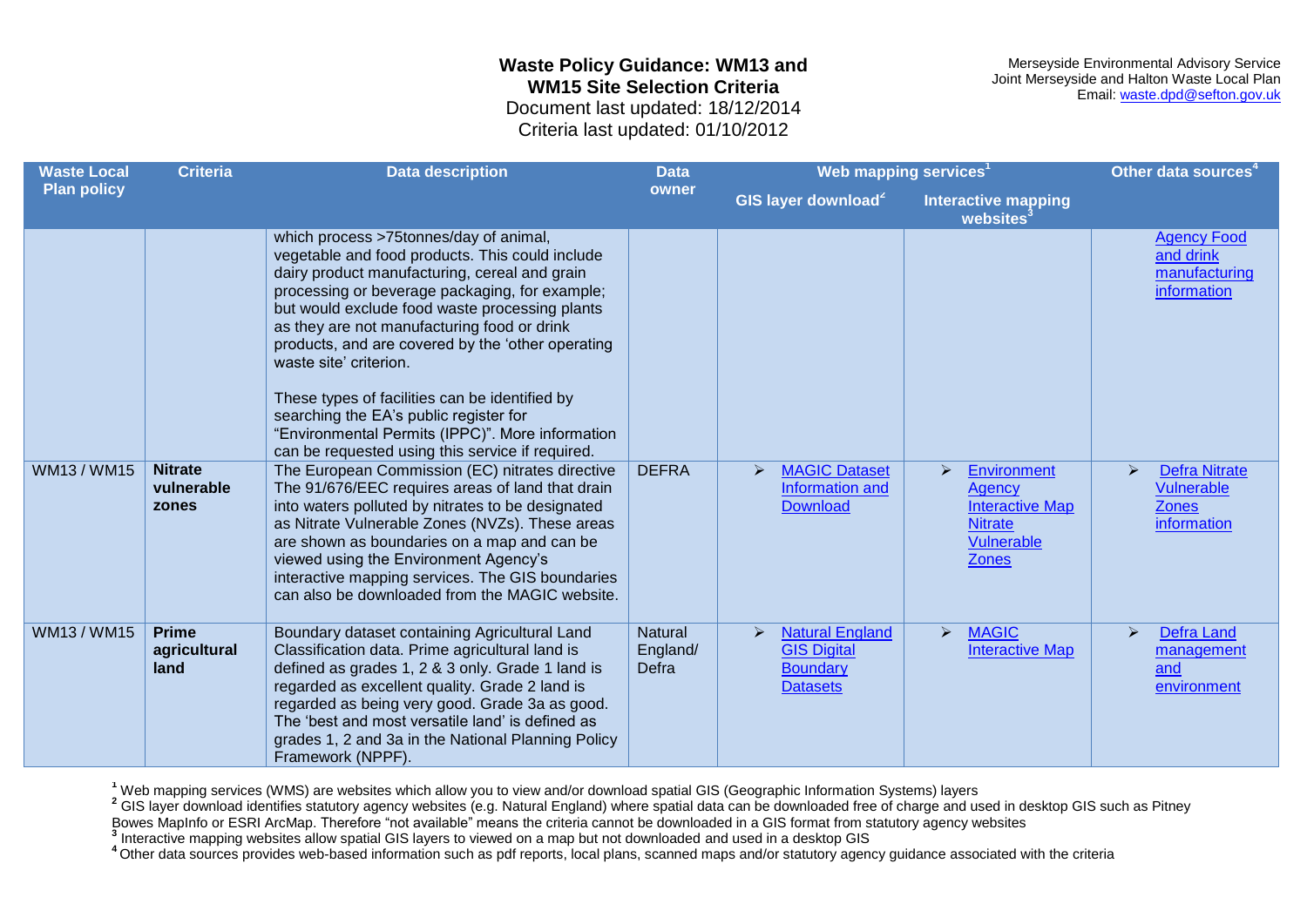Merseyside Environmental Advisory Service Joint Merseyside and Halton Waste Local Plan Email: [waste.dpd@sefton.gov.uk](mailto:waste.dpd@sefton.gov.uk)

Criteria last updated: 01/10/2012

| <b>Waste Local</b> | <b>Criteria</b><br><b>Data description</b><br><b>Data</b> |                                                                                                                                                                                                                                                                                                                                                                                                                                                                                                                                                                                                      | Web mapping services <sup>1</sup>    | Other data sources <sup>4</sup>                              |                                                                                                                                                                                                                                                                                                                                                              |                                                                                                                                             |
|--------------------|-----------------------------------------------------------|------------------------------------------------------------------------------------------------------------------------------------------------------------------------------------------------------------------------------------------------------------------------------------------------------------------------------------------------------------------------------------------------------------------------------------------------------------------------------------------------------------------------------------------------------------------------------------------------------|--------------------------------------|--------------------------------------------------------------|--------------------------------------------------------------------------------------------------------------------------------------------------------------------------------------------------------------------------------------------------------------------------------------------------------------------------------------------------------------|---------------------------------------------------------------------------------------------------------------------------------------------|
| <b>Plan policy</b> |                                                           |                                                                                                                                                                                                                                                                                                                                                                                                                                                                                                                                                                                                      | owner                                | GIS layer download <sup>2</sup>                              | <b>Interactive mapping</b><br>websites                                                                                                                                                                                                                                                                                                                       |                                                                                                                                             |
|                    |                                                           | The GIS boundaries can be viewed and/or<br>downloaded using the links provided. Please note<br>the spatial data does not show sub-divisions<br>within grades.                                                                                                                                                                                                                                                                                                                                                                                                                                        |                                      |                                                              |                                                                                                                                                                                                                                                                                                                                                              |                                                                                                                                             |
| WM13 / WM15        | <b>Controlled</b><br>surface<br>waters                    | Line and boundary dataset containing all surface<br>water bodies. This includes all: drains, rivers,<br>ponds, streams, brooks, reservoirs etc. This data<br>has been derived from large scale Ordnance<br>Survey (OS) base maps and/or as part of a site<br>visit.                                                                                                                                                                                                                                                                                                                                  | Ordnance<br>Survey                   | Not available.                                               | <b>OS Opendata</b><br>$\blacktriangleright$<br><b>View</b>                                                                                                                                                                                                                                                                                                   | <b>Controlled water</b><br>$\blacktriangleright$<br>definition (Water<br><b>Resources Act</b><br>1991)                                      |
| <b>WM13</b>        | <b>Green Belt</b>                                         | Boundary dataset containing areas of Green Belt<br>land. Green Belt is a policy-derived land use<br>planning designation which is used to retain areas<br>of largely undeveloped, wild, or agricultural land<br>that surround or neighbour urban areas in line<br>with objectives set out in national policy. Land is<br>designated as Green Belt through a statutory<br>land-use Development Plan and is shown on<br>Merseyside and Halton's Unitary Development<br>Plan (UDP) Proposals Maps. Alternatively, GIS<br>boundaries are available to view/download via<br>MAGIC's web mapping services. | Local<br>Planning<br>Authoritie<br>S | <b>MAGIC Dataset</b><br>➤<br>and information<br>and download | <b>MAGIC</b><br>$\blacktriangleright$<br><b>Interactive Map</b><br><b>Knowsley UDP</b><br>$\blacktriangleright$<br><b>Proposals Map</b><br><b>Sefton UDP</b><br>$\blacktriangleright$<br><b>Proposals Map</b><br><b>St.Helens UDP</b><br>$\blacktriangleright$<br><b>Proposals Map</b><br><b>Wirral UDP</b><br>$\blacktriangleright$<br><b>Proposals Map</b> | <b>Halton UDP</b><br>$\blacktriangleright$<br><b>Proposals Map</b><br><b>Liverpool UDP</b><br>$\blacktriangleright$<br><b>Proposals Map</b> |
| <b>WM13/WM15</b>   | <b>Indicative</b><br>floodplain                           | Boundary dataset. Environment Agency Indicative<br>Floodplain data including Flood Zone 2 and Flood<br>Zone 3.                                                                                                                                                                                                                                                                                                                                                                                                                                                                                       | Environm<br>ent<br>Agency            | Not available.                                               | <b>Environment</b><br>$\triangleright$<br><b>Agency</b><br><b>Interactive</b><br>maps: Risk of<br>flooding from<br>river or sea                                                                                                                                                                                                                              | Environment<br>$\blacktriangleright$<br><b>Agency Flood</b><br><b>Maps</b><br>information                                                   |

**<sup>1</sup>** Web mapping services (WMS) are websites which allow you to view and/or download spatial GIS (Geographic Information Systems) layers

<sup>2</sup> GIS layer download identifies statutory agency websites (e.g. Natural England) where spatial data can be downloaded free of charge and used in desktop GIS such as Pitney

Bowes MapInfo or ESRI ArcMap. Therefore "not available" means the criteria cannot be downloaded in a GIS format from statutory agency websites

**3** Interactive mapping websites allow spatial GIS layers to viewed on a map but not downloaded and used in a desktop GIS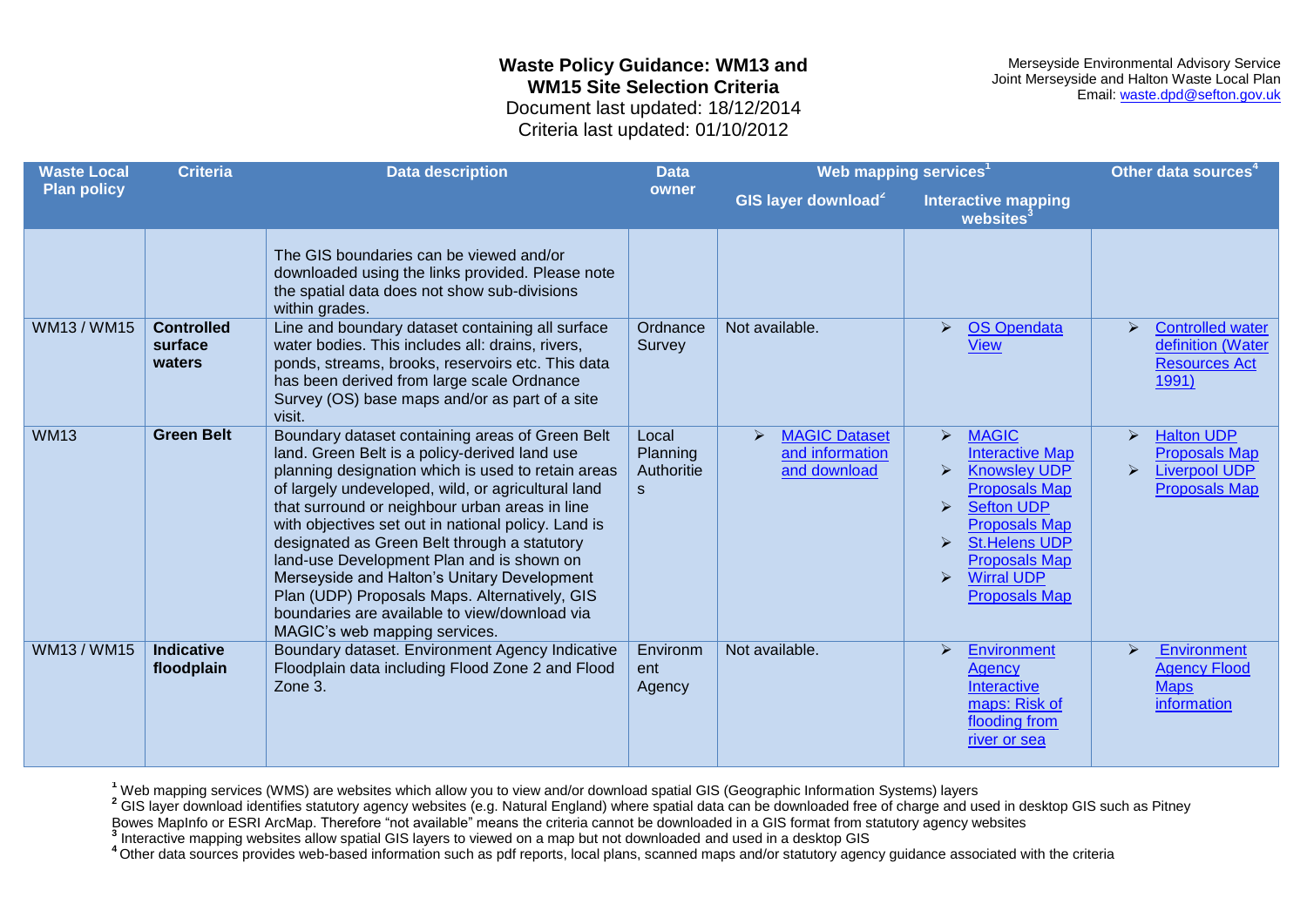Merseyside Environmental Advisory Service Joint Merseyside and Halton Waste Local Plan Email: [waste.dpd@sefton.gov.uk](mailto:waste.dpd@sefton.gov.uk)

Criteria last updated: 01/10/2012

| <b>Waste Local</b> | <b>Criteria</b>                                                  | <b>Data description</b>                                                                                                                                                                                                                                                                                                                                                                                                                                                                                                                                                                                                                                                                                                                                                                                                               | <b>Data</b>               | Web mapping services <sup>1</sup>                                                                      |                                                                                       | Other data sources <sup>4</sup>                                                                                |
|--------------------|------------------------------------------------------------------|---------------------------------------------------------------------------------------------------------------------------------------------------------------------------------------------------------------------------------------------------------------------------------------------------------------------------------------------------------------------------------------------------------------------------------------------------------------------------------------------------------------------------------------------------------------------------------------------------------------------------------------------------------------------------------------------------------------------------------------------------------------------------------------------------------------------------------------|---------------------------|--------------------------------------------------------------------------------------------------------|---------------------------------------------------------------------------------------|----------------------------------------------------------------------------------------------------------------|
| <b>Plan policy</b> |                                                                  |                                                                                                                                                                                                                                                                                                                                                                                                                                                                                                                                                                                                                                                                                                                                                                                                                                       | owner                     | GIS layer download <sup>2</sup>                                                                        | <b>Interactive mapping</b><br>websites <sup>3</sup>                                   |                                                                                                                |
| WM13 / WM15        | <b>Groundwater</b><br><b>Source</b><br><b>Protection</b><br>Zone | Boundary dataset containing Groundwater Source<br>Protection Zones (SPZs) including zone 1, 2 and<br>3, which are explained further below.<br>The Environment Agency has identified (SPZs for<br>2000 groundwater sources such as wells,<br>boreholes and springs used for public drinking<br>water supply. These zones show the risk of<br>contamination from any activities that might cause<br>pollution in the area. The closer the activity, the<br>greater the risk.<br>Zone 1 covers the area of greatest risk - the inner<br>protection zone. Zone 2 is the outer protection<br>zone; and Zone 3 is the total catchment area.<br>Zone 4, which identifies a surface water<br>catchment area, is not included in the scoring<br>assessment. This dataset can be viewed using<br>the Environment Agency's web mapping services. | Environm<br>ent<br>Agency | Not available.                                                                                         | $\blacktriangleright$<br>Environment<br>Agency<br>Interactive<br>Maps:<br>Groundwater | Environment<br>⋗<br><b>Agency</b><br>Groundwater<br><b>Source</b><br>Protection<br><b>Zones</b><br>information |
| WM13 / WM15        | <b>Ancient</b><br><b>Woodland</b>                                | Areas of ancient and semi-natural woodland<br>within Merseyside and Halton. Ancient woodland<br>is land that has had a continuous woodland cover<br>since at least 1600 AD and may be ancient semi-<br>natural woodland (ASNW), which retains a native<br>tree and shrub cover that has not been planted,<br>although it may have been managed by coppicing<br>or felling and allowed to regenerate naturally or<br>plantation on ancient woodland sites (PAWS)<br>where the original tree cover has been felled and<br>replaced by planting, often with conifers, and                                                                                                                                                                                                                                                                | <b>Natural</b><br>England | <b>Natural England</b><br>$\triangleright$<br><b>GIS Digital</b><br><b>Boundary</b><br><b>Datasets</b> | <b>Natural England</b><br>$\blacktriangleright$<br>Nature on the<br><b>Map</b>        | $\blacktriangleright$<br>Forestry<br>Commission<br><b>Ancient</b><br>Woodland                                  |

**<sup>1</sup>** Web mapping services (WMS) are websites which allow you to view and/or download spatial GIS (Geographic Information Systems) layers

<sup>2</sup> GIS layer download identifies statutory agency websites (e.g. Natural England) where spatial data can be downloaded free of charge and used in desktop GIS such as Pitney

Bowes MapInfo or ESRI ArcMap. Therefore "not available" means the criteria cannot be downloaded in a GIS format from statutory agency websites

**3** Interactive mapping websites allow spatial GIS layers to viewed on a map but not downloaded and used in a desktop GIS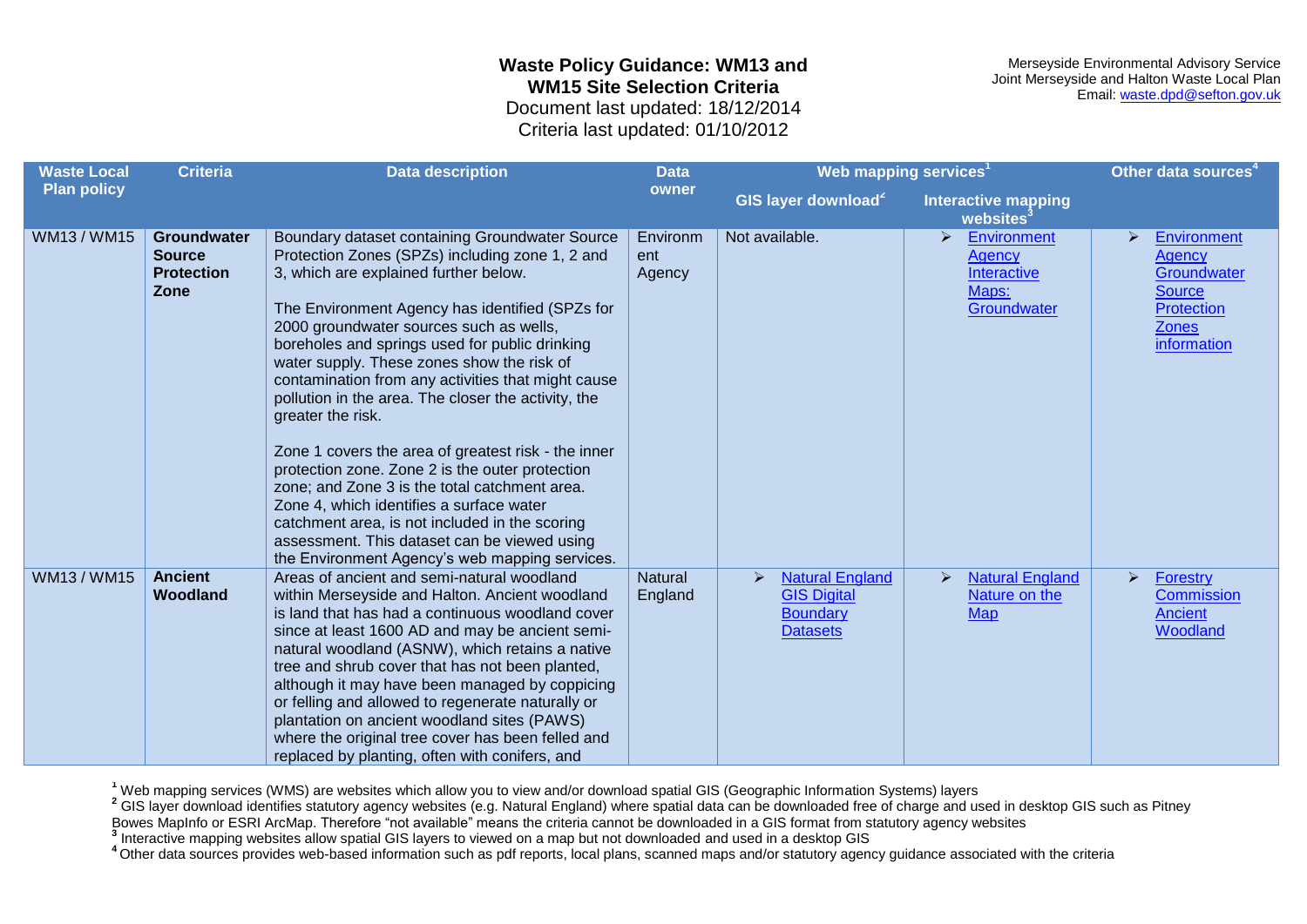Merseyside Environmental Advisory Service Joint Merseyside and Halton Waste Local Plan Email: [waste.dpd@sefton.gov.uk](mailto:waste.dpd@sefton.gov.uk)

Criteria last updated: 01/10/2012

| <b>Waste Local</b> | <b>Criteria</b>                                   | <b>Data description</b>                                                                                                                                                                                                                                                                                                                                                                                                                                                                                                                                                                                                                                                                                                                  | <b>Data</b>                                                                      | Web mapping services <sup>1</sup>                                                                      |                                                                                                                                                                                                                                                                                                                                                                                                | Other data sources <sup>4</sup>                                                                                                                                                                              |
|--------------------|---------------------------------------------------|------------------------------------------------------------------------------------------------------------------------------------------------------------------------------------------------------------------------------------------------------------------------------------------------------------------------------------------------------------------------------------------------------------------------------------------------------------------------------------------------------------------------------------------------------------------------------------------------------------------------------------------------------------------------------------------------------------------------------------------|----------------------------------------------------------------------------------|--------------------------------------------------------------------------------------------------------|------------------------------------------------------------------------------------------------------------------------------------------------------------------------------------------------------------------------------------------------------------------------------------------------------------------------------------------------------------------------------------------------|--------------------------------------------------------------------------------------------------------------------------------------------------------------------------------------------------------------|
| <b>Plan policy</b> |                                                   |                                                                                                                                                                                                                                                                                                                                                                                                                                                                                                                                                                                                                                                                                                                                          | owner                                                                            | GIS layer download <sup>2</sup>                                                                        | <b>Interactive mapping</b><br>websites                                                                                                                                                                                                                                                                                                                                                         |                                                                                                                                                                                                              |
|                    |                                                   | usually over the last century.<br>This dataset can be downloaded or viewed using<br>Natural England's web mapping services.                                                                                                                                                                                                                                                                                                                                                                                                                                                                                                                                                                                                              |                                                                                  |                                                                                                        |                                                                                                                                                                                                                                                                                                                                                                                                |                                                                                                                                                                                                              |
| WM13/WM15          | <b>Local Nature</b><br><b>Reserve</b><br>(LNR)    | Boundary dataset containing Local Nature<br>Reserves (LNRs). Local Nature Reserves are a<br>statutory designation made under Section 21 of<br>the National Parks and Access to the Countryside<br>Act 1949 by principal Local Planning Authorities.<br>This dataset can be downloaded or viewed using<br>Natural England's web mapping services.<br>LNRs are also shown on Unitary Development<br>Plan (UDP) Proposals Maps.                                                                                                                                                                                                                                                                                                             | <b>Natural</b><br>England<br>and Local<br>Planning<br>Authoritie<br>$\mathbf{s}$ | <b>Natural England</b><br>$\triangleright$<br><b>GIS Digital</b><br><b>Boundary</b><br><b>Datasets</b> | <b>Natural England</b><br>$\triangleright$<br>Nature on the<br><b>Map</b>                                                                                                                                                                                                                                                                                                                      | <b>Natural England</b><br>$\blacktriangleright$<br><b>Local Nature</b><br><b>Reserves</b><br>information                                                                                                     |
| WM13/WM15          | Local<br>biological<br>and<br>geological<br>sites | Boundary dataset containing local biological and<br>geological sites across Merseyside and Halton.<br>These sites are designated at a Local Authority<br>level and are nationally referred to as Local<br>Wildlife Sites and Local Geological Sites, or<br>collectively as "Local Sites".<br>These Local Site designations are shown<br>separately on Merseyside and Halton Council's<br>Unitary Development Plan (UDP) Proposal Maps,<br>and collectively on the Liverpool City Region<br>Ecological Framework website and can be<br>identified as: Sites of Local Biological/Geological<br>Interest, Sites of Importance for Nature<br>Conservation or Sites of Community Wildlife<br>Interest, for example. Note that these sites are | Local<br>Planning<br>Authoritie<br>$\mathbf{s}$                                  | Not available.                                                                                         | <b>Liverpool City</b><br>$\blacktriangleright$<br><b>Region</b><br>Ecological<br><b>Framework</b><br><b>Knowsley UDP</b><br>$\blacktriangleright$<br><b>Proposals Map</b><br><b>Sefton UDP</b><br>$\blacktriangleright$<br><b>Proposals Map</b><br><b>St.Helens UDP</b><br>$\blacktriangleright$<br><b>Proposals Map</b><br><b>Wirral UDP</b><br>$\blacktriangleright$<br><b>Proposals Map</b> | $\blacktriangleright$<br><b>Halton UDP</b><br><b>Proposals Map</b><br><b>Liverpool UDP</b><br>$\blacktriangleright$<br><b>Proposals Map</b><br><b>Wirral local sites</b><br>$\blacktriangleright$<br>website |

**<sup>1</sup>** Web mapping services (WMS) are websites which allow you to view and/or download spatial GIS (Geographic Information Systems) layers

<sup>2</sup> GIS layer download identifies statutory agency websites (e.g. Natural England) where spatial data can be downloaded free of charge and used in desktop GIS such as Pitney

Bowes MapInfo or ESRI ArcMap. Therefore "not available" means the criteria cannot be downloaded in a GIS format from statutory agency websites

**3** Interactive mapping websites allow spatial GIS layers to viewed on a map but not downloaded and used in a desktop GIS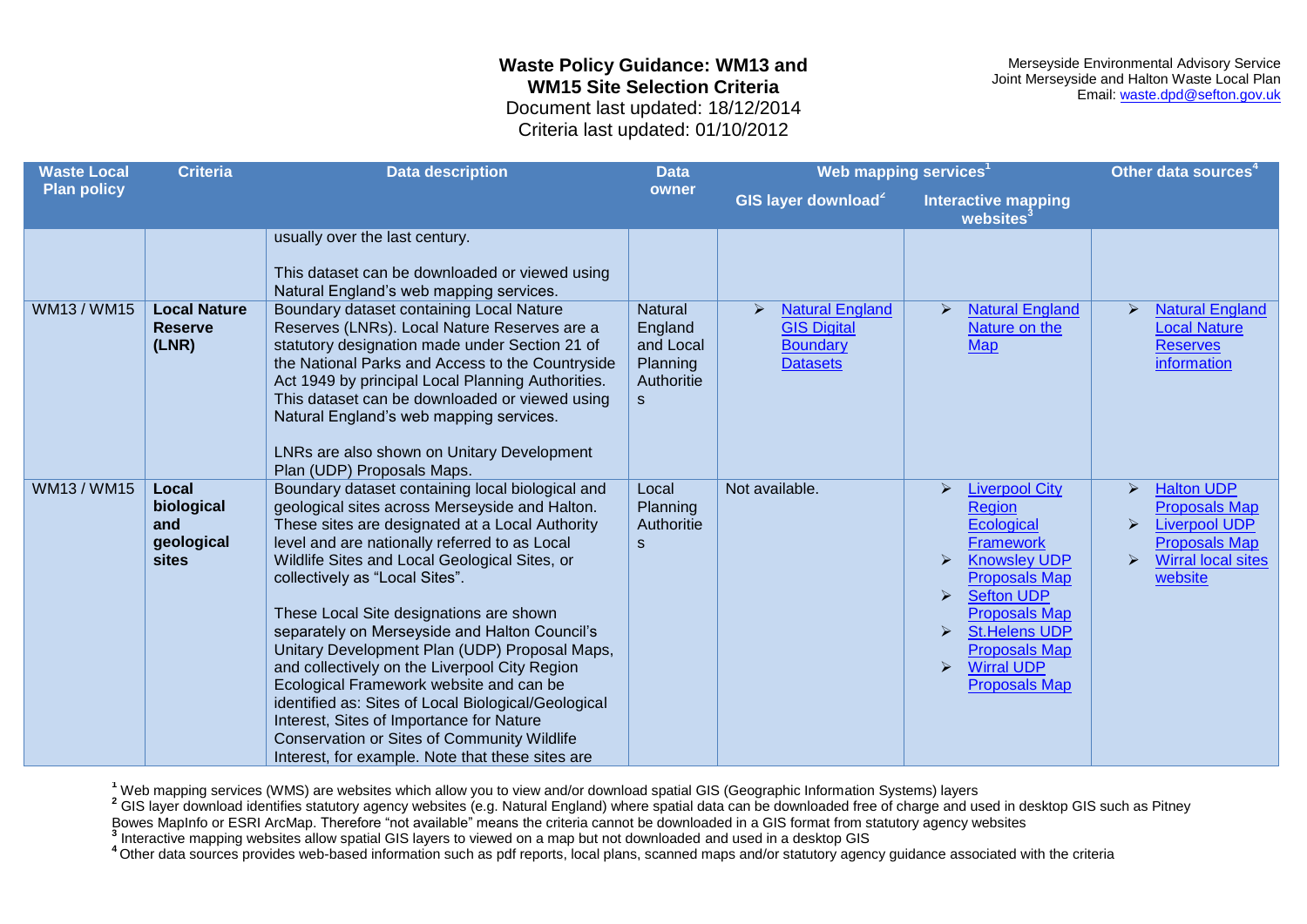Merseyside Environmental Advisory Service Joint Merseyside and Halton Waste Local Plan Email: [waste.dpd@sefton.gov.uk](mailto:waste.dpd@sefton.gov.uk)

Criteria last updated: 01/10/2012

| <b>Waste Local</b> | <b>Criteria</b>                                        | <b>Data description</b>                                                                                                                                                                                                                                                                                                                                                                                                                                                                                                                                                                 | <b>Data</b>                                     | Web mapping services <sup>1</sup>                                           |                                                                                                                                                                                                                                                   | Other data sources <sup>4</sup>                                                                                         |
|--------------------|--------------------------------------------------------|-----------------------------------------------------------------------------------------------------------------------------------------------------------------------------------------------------------------------------------------------------------------------------------------------------------------------------------------------------------------------------------------------------------------------------------------------------------------------------------------------------------------------------------------------------------------------------------------|-------------------------------------------------|-----------------------------------------------------------------------------|---------------------------------------------------------------------------------------------------------------------------------------------------------------------------------------------------------------------------------------------------|-------------------------------------------------------------------------------------------------------------------------|
| <b>Plan policy</b> |                                                        |                                                                                                                                                                                                                                                                                                                                                                                                                                                                                                                                                                                         | owner                                           | GIS layer download <sup>2</sup>                                             | <b>Interactive mapping</b><br>websites <sup>3</sup>                                                                                                                                                                                               |                                                                                                                         |
|                    |                                                        | subject to periodic alteration and review based on<br>the latest available information. The latest position<br>in any area should be confirmed through contact<br>with individual Local Authority Forward Planning<br>and Development Management Services.                                                                                                                                                                                                                                                                                                                              |                                                 |                                                                             |                                                                                                                                                                                                                                                   |                                                                                                                         |
| WM13 / WM15        | <b>Conservation</b><br>area                            | Boundary dataset containing allocated<br>Conservation Areas which are often shown on<br>Merseyside and Halton Council's Unitary<br>Development Plan (UDP) Proposal Maps, which<br>are available online. Conservation Areas are<br>areas however designated by Local Planning<br>Authorities for being of 'special architectural or<br>historic interest' under separate legislation outside<br>the statutory development plan process and the<br>latest position in any area should be confirmed<br>through contact with individual Local Authority<br>Development Management Services. | Local<br>Planning<br>Authoritie<br><sub>S</sub> | Not available.                                                              | <b>Knowsley UDP</b><br>⋗<br><b>Proposals Map</b><br><b>Sefton UDP</b><br>$\blacktriangleright$<br><b>Proposals Map</b><br><b>St.Helens UDP</b><br>≻<br><b>Proposals Map</b><br><b>Wirral UDP</b><br>$\blacktriangleright$<br><b>Proposals Map</b> | <b>Halton UDP</b><br>➤<br><b>Proposals Map</b><br><b>Liverpool UDP</b><br>$\blacktriangleright$<br><b>Proposals Map</b> |
| WM13 / WM15        | <b>Air Quality</b><br><b>Management</b><br>Area (AQMA) | Air Quality Management Areas (AQMAs) are<br>established by Local Planning Authorities where<br>air quality consistently falls below the stipulated<br>thresholds. The aim of AQMAs is to ensure that<br>national air quality objectives are met by the<br>appropriate deadline. They are monitored at local<br>scale by the Local Planning Authorities and<br>partner organisations. Defra manage an "AQMA<br>Maps" website which enables AQMAs to be<br>viewed on a map. GIS versions of the AQMA<br>boundaries are also available from Defra upon<br>request.                         | Local<br>Planning<br>Authoritie<br><sub>S</sub> | <b>GIS</b> version of<br>$\blacktriangleright$<br><b>AQMA</b><br>boundaries | <b>Defra AQMA</b><br>➤<br><b>Maps</b>                                                                                                                                                                                                             | <b>Defra Air Quality</b><br>$\blacktriangleright$<br><b>Management</b><br>Areas guidance                                |

**<sup>1</sup>** Web mapping services (WMS) are websites which allow you to view and/or download spatial GIS (Geographic Information Systems) layers

<sup>2</sup> GIS layer download identifies statutory agency websites (e.g. Natural England) where spatial data can be downloaded free of charge and used in desktop GIS such as Pitney

Bowes MapInfo or ESRI ArcMap. Therefore "not available" means the criteria cannot be downloaded in a GIS format from statutory agency websites

**3** Interactive mapping websites allow spatial GIS layers to viewed on a map but not downloaded and used in a desktop GIS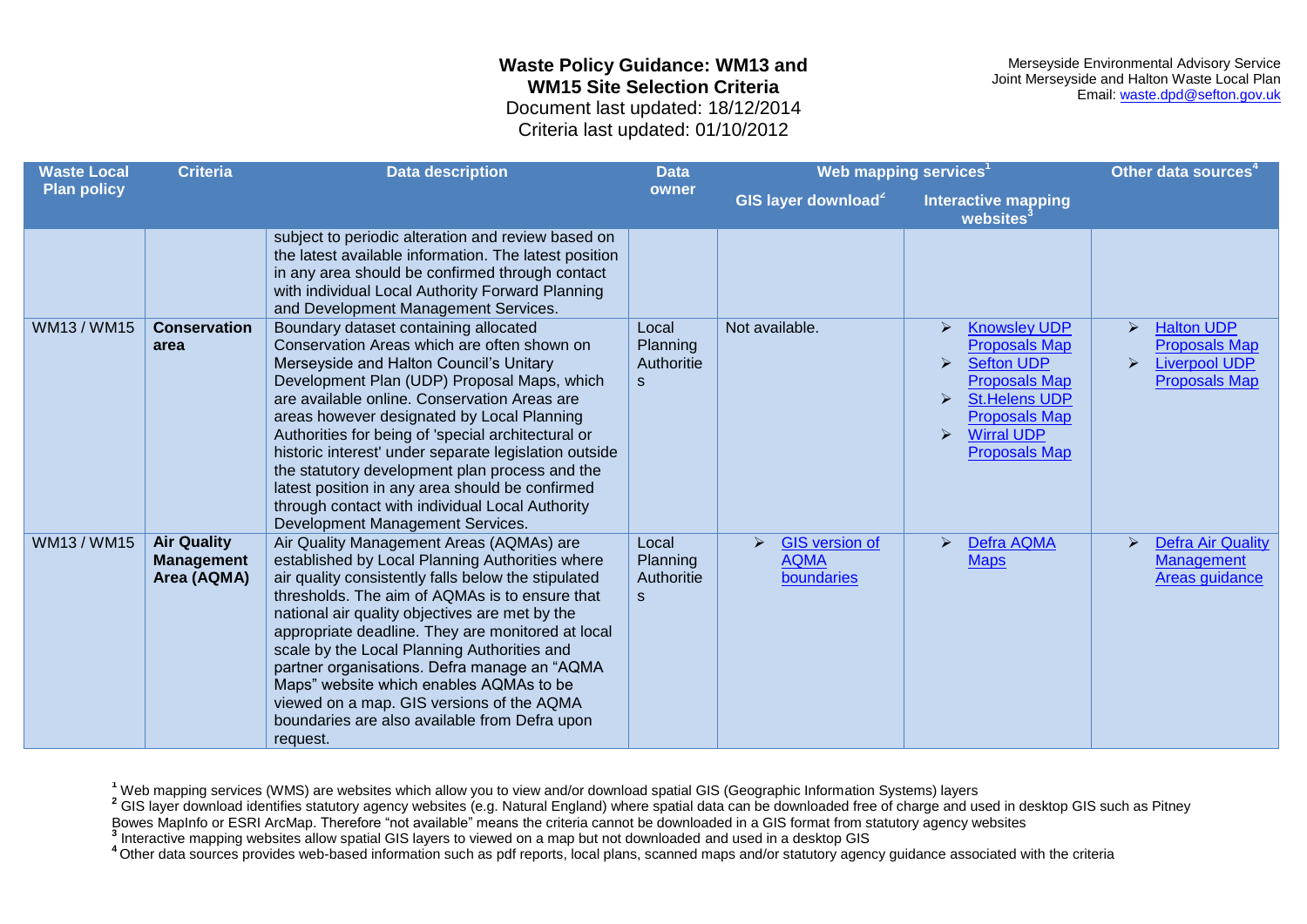Merseyside Environmental Advisory Service Joint Merseyside and Halton Waste Local Plan Email: [waste.dpd@sefton.gov.uk](mailto:waste.dpd@sefton.gov.uk)

Criteria last updated: 01/10/2012

| <b>Waste Local</b> | <b>Criteria</b>                                             | <b>Data description</b>                                                                                                                                                                                                                                                                                                                                                                                                                                                                                                                                                                                    | Web mapping services <sup>1</sup><br><b>Data</b> |                                 |                                                                                                                                                                                                                                                                            | Other data sources <sup>4</sup>                                                                                                                                                                                                                                                                            |
|--------------------|-------------------------------------------------------------|------------------------------------------------------------------------------------------------------------------------------------------------------------------------------------------------------------------------------------------------------------------------------------------------------------------------------------------------------------------------------------------------------------------------------------------------------------------------------------------------------------------------------------------------------------------------------------------------------------|--------------------------------------------------|---------------------------------|----------------------------------------------------------------------------------------------------------------------------------------------------------------------------------------------------------------------------------------------------------------------------|------------------------------------------------------------------------------------------------------------------------------------------------------------------------------------------------------------------------------------------------------------------------------------------------------------|
| <b>Plan policy</b> |                                                             |                                                                                                                                                                                                                                                                                                                                                                                                                                                                                                                                                                                                            | owner                                            | GIS layer download <sup>2</sup> | <b>Interactive mapping</b><br>websites                                                                                                                                                                                                                                     |                                                                                                                                                                                                                                                                                                            |
| WM13 / WM15        | <b>Green and</b><br>open public<br>space                    | Boundary dataset containing green and open<br>public spaces. The criterion combines recreational<br>open space, local natural areas and other green<br>public areas to give an overall picture of green<br>space resource.<br>These public open spaces are shown on<br>Merseyside and Halton Council's Unitary<br>Development Plan (UDP) Proposal Maps<br>available online.<br>Public open space within the Green Belt is not<br>always shown on UDP Proposals Maps and<br>should be confirmed through contact with<br>individual Local Authority Forward Planning and<br>Development Management Services. | Local<br>Planning<br>Authoritie<br>S             | Not available.                  | <b>Knowsley UDP</b><br>$\triangleright$<br><b>Proposals Map</b><br><b>Sefton UDP</b><br>$\triangleright$<br><b>Proposals Map</b><br><b>St.Helens UDP</b><br>$\triangleright$<br><b>Proposals Map</b>                                                                       | <b>Halton UDP</b><br>$\blacktriangleright$<br><b>Proposals Map</b><br><b>Liverpool UDP</b><br>$\blacktriangleright$<br><b>Proposals Map</b><br>$\blacktriangleright$<br><b>Wirral</b><br>conservation<br>areas                                                                                             |
| <b>WM13/WM15</b>   | <b>Unsuitable</b><br>land<br>allocation (B1<br>allocations) | The dataset contains land specifically allocated to<br>land use class 'B1 Business' which is typically<br>reserved for alternative employment uses. This<br>information can be obtained from Merseyside and<br>Halton Council's Unitary Development Plan<br>(UDPs) and Proposals Maps.                                                                                                                                                                                                                                                                                                                     | Local<br>Planning<br>Authoritie<br><sub>S</sub>  | Not available.                  | <b>Knowsley UDP</b><br>$\blacktriangleright$<br><b>Proposals Map</b><br><b>Sefton UDP</b><br>$\triangleright$<br><b>Proposals Map</b><br><b>St.Helens UDP</b><br>$\triangleright$<br><b>Proposals Map</b><br><b>Wirral UDP</b><br>$\triangleright$<br><b>Proposals Map</b> | <b>Halton UDP</b><br>$\blacktriangleright$<br><b>Proposals Map</b><br><b>Liverpool UDP</b><br>$\blacktriangleright$<br><b>Proposals Map</b><br><b>Halton UDP</b><br>$\blacktriangleright$<br><b>Knowsley UDP</b><br><b>Liverpool UDP</b><br><b>Sefton UDP</b><br><b>St.Helens UDP</b><br><b>Wirral UDP</b> |
| WM13 / WM15        | <b>Public rights</b><br>of way<br>(PROW)                    | Line dataset containing Public Rights of Way<br>(PROW). This criterion includes footpaths and<br>bridleways. These PROW can be identified using<br>Ordnance Survey (OS) maps and as part of a site                                                                                                                                                                                                                                                                                                                                                                                                         | Local<br>Planning<br>Authoritie<br>s and         | Not available.                  | <b>OS Opendata</b><br>$\triangleright$<br><b>View</b>                                                                                                                                                                                                                      | <b>Halton BC</b><br><b>Rights of way</b><br>information and<br>advice                                                                                                                                                                                                                                      |

**<sup>1</sup>** Web mapping services (WMS) are websites which allow you to view and/or download spatial GIS (Geographic Information Systems) layers

<sup>2</sup> GIS layer download identifies statutory agency websites (e.g. Natural England) where spatial data can be downloaded free of charge and used in desktop GIS such as Pitney

Bowes MapInfo or ESRI ArcMap. Therefore "not available" means the criteria cannot be downloaded in a GIS format from statutory agency websites

**3** Interactive mapping websites allow spatial GIS layers to viewed on a map but not downloaded and used in a desktop GIS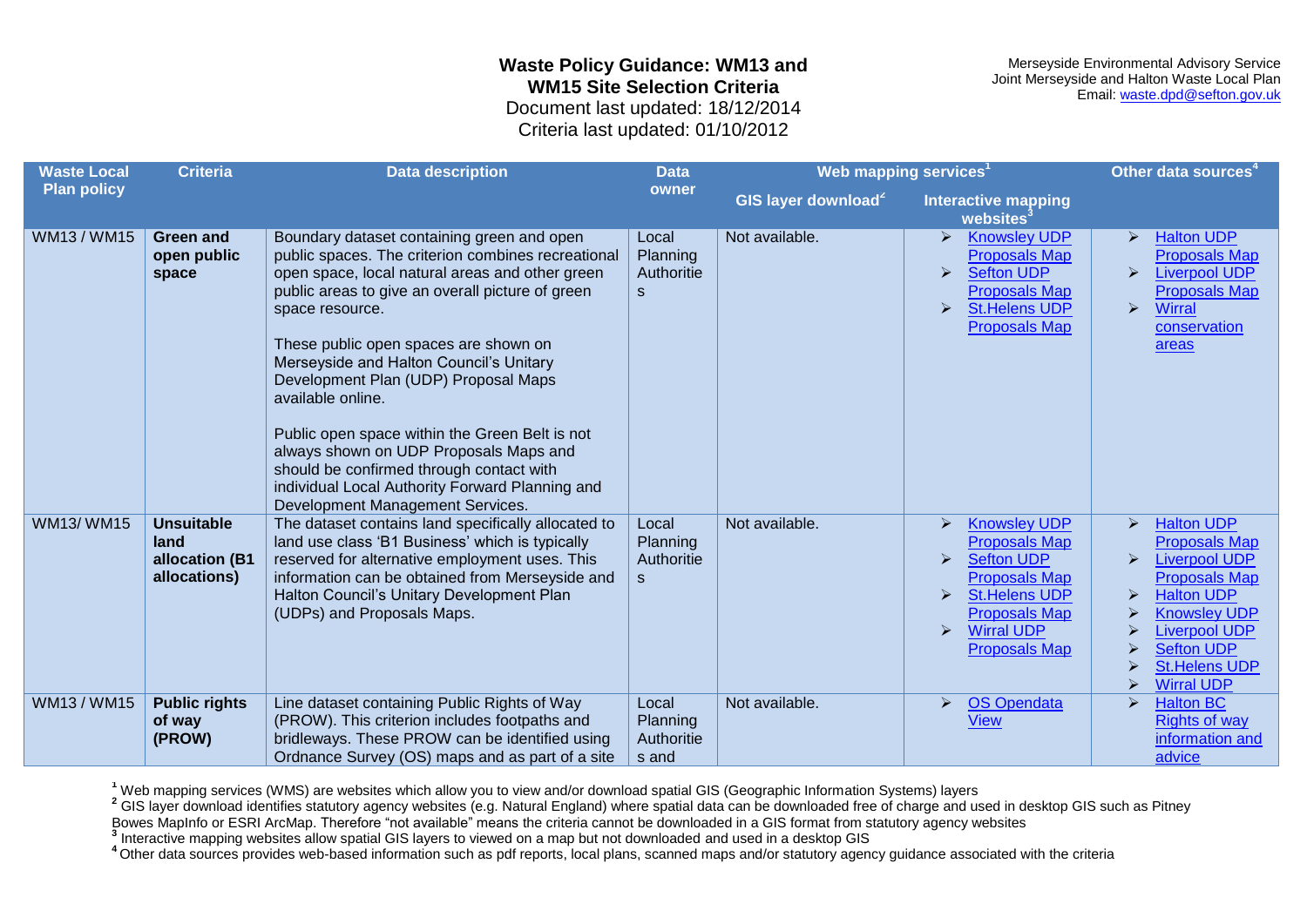Merseyside Environmental Advisory Service Joint Merseyside and Halton Waste Local Plan Email: [waste.dpd@sefton.gov.uk](mailto:waste.dpd@sefton.gov.uk)

Criteria last updated: 01/10/2012

| <b>Waste Local</b> | <b>Criteria</b>                                      | <b>Data description</b>                                                                                                                                                                                                                                                                                                                                                                                                                                                                                                                                                                                                                                         | <b>Data</b>                                       | Web mapping services <sup>1</sup>                        |                                                                           | Other data sources <sup>4</sup>                                                                                                                   |
|--------------------|------------------------------------------------------|-----------------------------------------------------------------------------------------------------------------------------------------------------------------------------------------------------------------------------------------------------------------------------------------------------------------------------------------------------------------------------------------------------------------------------------------------------------------------------------------------------------------------------------------------------------------------------------------------------------------------------------------------------------------|---------------------------------------------------|----------------------------------------------------------|---------------------------------------------------------------------------|---------------------------------------------------------------------------------------------------------------------------------------------------|
| <b>Plan policy</b> |                                                      |                                                                                                                                                                                                                                                                                                                                                                                                                                                                                                                                                                                                                                                                 | owner                                             | GIS layer download <sup>2</sup>                          | <b>Interactive mapping</b><br>websites                                    |                                                                                                                                                   |
|                    |                                                      | visit. Furthermore, some strategically important<br>PROW are shown on Merseyside and Halton<br>Council's Unitary Development Plan (UDP)<br>Proposal Maps. Statutory Definitive Maps of<br>PROW are also held for public inspection by each<br>Local Planning Authority. Visit the Council<br>websites for more information.                                                                                                                                                                                                                                                                                                                                     | Ordnance<br>Survey                                |                                                          |                                                                           | <b>Travelwise</b><br>$\blacktriangleright$<br><b>Public Rights of</b><br><b>Way information</b><br>for Merseyside                                 |
| WM13/WM15          | <b>Notifiable</b><br>hazard zone<br>(COMAH<br>sites) | The Notifiable Hazard Zones criterion is a point<br>and boundary dataset derived from the HSE<br>(Health and Safety Executive) public register of<br>COMAH sites. A COMAH site (Control of Major<br>Accident Hazards) could be a gas holder, pipeline<br>or oil refinery, for example. The dataset includes<br>lower tier and higher tier sites.<br>The point element of the dataset is the COMAH<br>site location. The boundary element is an<br>indicative 200m buffer of the point representing<br>the site area and notifiable hazard zone around<br>the site.<br>Note that the 'zone' element varies with each<br>installation on the basis of HSE advice. | Health<br>and<br>Safety<br>Executive              | Not available.                                           | Not available.                                                            | <b>HSE Public</b><br>$\blacktriangleright$<br><b>Register of</b><br><b>COMAH</b><br><b>Establishments</b>                                         |
| WM13/WM15          | <b>Aerodrome</b><br>safe guarding<br>zone            | This criterion is included to assess potential<br>birdstrike risk. The dataset contains aerodromes<br>and airfields within Merseyside and Halton, and<br>within a 13km buffer of the sub-region. This<br>includes Liverpool John Lennon Airport (LJLA)                                                                                                                                                                                                                                                                                                                                                                                                          | Civil<br>Aviation<br>Authority<br>and<br>Departme | <b>DECC Aviation</b><br>≻<br>Safeguarding<br><b>Maps</b> | $\blacktriangleright$<br><b>Sefton MBC</b><br><b>UDP</b> proposals<br>map | <b>Liverpool CC</b><br>$\blacktriangleright$<br><b>UDP</b> proposals<br>map<br><b>Civil Aviation</b><br>$\blacktriangleright$<br><b>Authority</b> |
|                    |                                                      | and RAF Woodvale, Sefton located within the<br>sub-region; and Hawarden Aerodrome in North                                                                                                                                                                                                                                                                                                                                                                                                                                                                                                                                                                      | nt of<br>Energy                                   |                                                          |                                                                           | birdstrike<br>information                                                                                                                         |

**<sup>1</sup>** Web mapping services (WMS) are websites which allow you to view and/or download spatial GIS (Geographic Information Systems) layers

<sup>2</sup> GIS layer download identifies statutory agency websites (e.g. Natural England) where spatial data can be downloaded free of charge and used in desktop GIS such as Pitney

Bowes MapInfo or ESRI ArcMap. Therefore "not available" means the criteria cannot be downloaded in a GIS format from statutory agency websites

**3** Interactive mapping websites allow spatial GIS layers to viewed on a map but not downloaded and used in a desktop GIS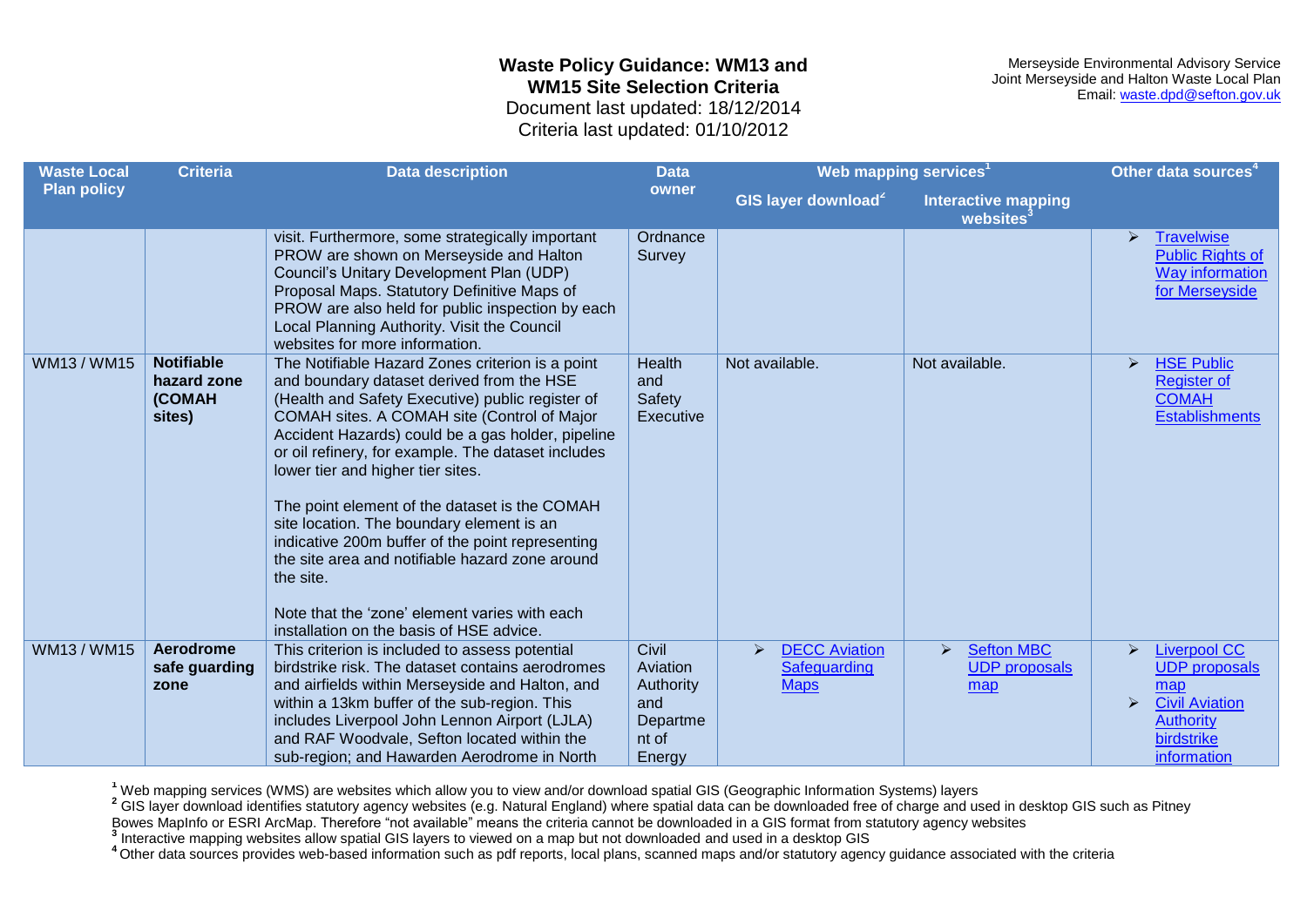Merseyside Environmental Advisory Service Joint Merseyside and Halton Waste Local Plan Email: [waste.dpd@sefton.gov.uk](mailto:waste.dpd@sefton.gov.uk)

Criteria last updated: 01/10/2012

| <b>Waste Local</b> | <b>Criteria</b>                        | <b>Data description</b>                                                                                                                                                                                                                                                                                                                                                                                                                                                                                                                                                                                                                                    | <b>Data</b>                                                                           | Web mapping services <sup>1</sup> |                                                            | Other data sources <sup>4</sup>                                                                                                                                                                                                       |
|--------------------|----------------------------------------|------------------------------------------------------------------------------------------------------------------------------------------------------------------------------------------------------------------------------------------------------------------------------------------------------------------------------------------------------------------------------------------------------------------------------------------------------------------------------------------------------------------------------------------------------------------------------------------------------------------------------------------------------------|---------------------------------------------------------------------------------------|-----------------------------------|------------------------------------------------------------|---------------------------------------------------------------------------------------------------------------------------------------------------------------------------------------------------------------------------------------|
| <b>Plan policy</b> |                                        |                                                                                                                                                                                                                                                                                                                                                                                                                                                                                                                                                                                                                                                            | owner                                                                                 | GIS layer download <sup>2</sup>   | <b>Interactive mapping</b><br>websites <sup>3</sup>        |                                                                                                                                                                                                                                       |
|                    |                                        | Wales, Blackpool Airport, Warton Aerodrome on<br>the Ribble Estuary; and City Airport Manchester<br>near Eccles, located outside of the sub-region.<br>The location of these aerodromes and airfields<br>can be downloaded from the Department of<br>Energy and Climate (DECC) website.<br>The locations of LJLA and RAF Woodvale airports<br>can also be derived from Liverpool and Sefton's<br>Local Planning Authority Unitary Development<br>Plan (UDPs) Proposals Maps which are available<br>online. In addition, Ordnance Survey (OS) maps<br>can be used.<br>Each location is buffered to 13km denoting the<br>area of potential bird strike risk. | and<br>Climate<br>Change                                                              |                                   |                                                            | Department for<br>➤<br><b>Transport</b><br>guidance                                                                                                                                                                                   |
| WM13/WM15          | <b>Major Road</b><br><b>Junction</b>   | Dataset containing all motorway junctions within<br>Merseyside and Halton buffered to 1km. This<br>dataset is derived from large scale Ordnance<br>Survey (OS) maps.                                                                                                                                                                                                                                                                                                                                                                                                                                                                                       | Ordnance<br>Survey                                                                    | Not available.                    | <b>OS Opendata</b><br>$\blacktriangleright$<br><b>View</b> |                                                                                                                                                                                                                                       |
| WM13/WM15          | <b>Previously</b><br>developed<br>land | Dataset containing previously developed land<br>identified within the national land use database<br>(NLUD). The Homes and Communities Agency<br>(HCA) receive NLUD updates from the Local<br>Planning Authorities and collate the database at a<br>national level. The NLUD can be obtained from<br>the HCA website.<br>Alternatively, the glossary within the NPPF<br>includes a comprehensive description and                                                                                                                                                                                                                                            | Homes<br>and<br>Communit<br>ies<br>Agency<br>and Local<br>Planning<br>Authoritie<br>S | Not available.                    | Not available.                                             | Homes and<br>$\blacktriangleright$<br><b>Communities</b><br><b>Agency NLUD-</b><br><b>PDL Results</b><br>and Analysis<br>$\blacktriangleright$<br>Homes and<br><b>Communities</b><br><b>Agency</b><br><b>Publications and</b><br>data |

**<sup>1</sup>** Web mapping services (WMS) are websites which allow you to view and/or download spatial GIS (Geographic Information Systems) layers

<sup>2</sup> GIS layer download identifies statutory agency websites (e.g. Natural England) where spatial data can be downloaded free of charge and used in desktop GIS such as Pitney

Bowes MapInfo or ESRI ArcMap. Therefore "not available" means the criteria cannot be downloaded in a GIS format from statutory agency websites

**3** Interactive mapping websites allow spatial GIS layers to viewed on a map but not downloaded and used in a desktop GIS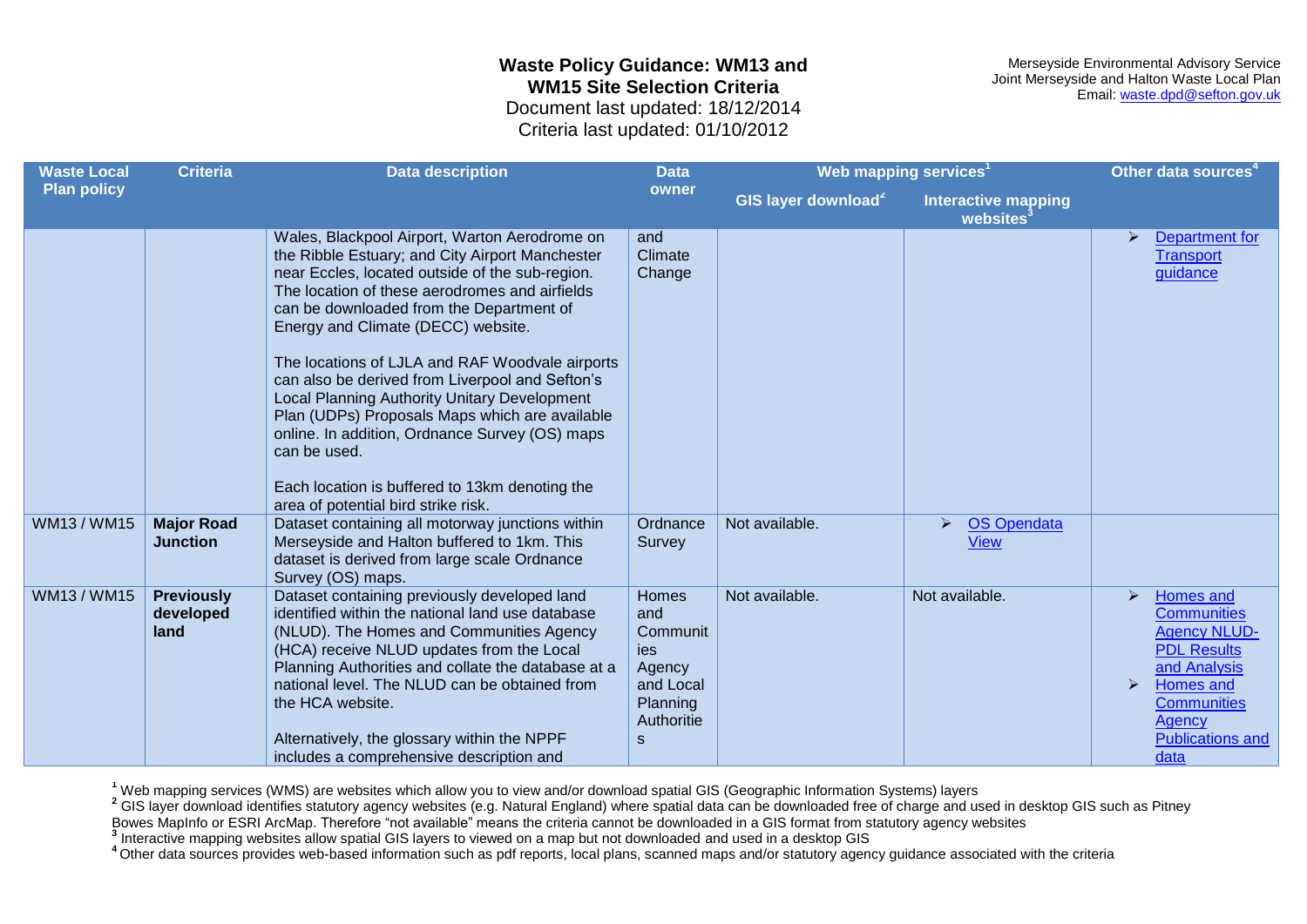Merseyside Environmental Advisory Service Joint Merseyside and Halton Waste Local Plan Email: [waste.dpd@sefton.gov.uk](mailto:waste.dpd@sefton.gov.uk)

Criteria last updated: 01/10/2012

| <b>Waste Local</b> | <b>Criteria</b>                                | <b>Data description</b>                                                                                                                                                                                                                                                                                                                                                                                                                                                                     | <b>Data</b>                                                       | Web mapping services <sup>1</sup> |                                                                                                                                                                                                                                                                                      | Other data sources <sup>4</sup>                                                                                                               |
|--------------------|------------------------------------------------|---------------------------------------------------------------------------------------------------------------------------------------------------------------------------------------------------------------------------------------------------------------------------------------------------------------------------------------------------------------------------------------------------------------------------------------------------------------------------------------------|-------------------------------------------------------------------|-----------------------------------|--------------------------------------------------------------------------------------------------------------------------------------------------------------------------------------------------------------------------------------------------------------------------------------|-----------------------------------------------------------------------------------------------------------------------------------------------|
| <b>Plan policy</b> |                                                |                                                                                                                                                                                                                                                                                                                                                                                                                                                                                             | owner                                                             | GIS layer download <sup>2</sup>   | <b>Interactive mapping</b><br>websites <sup>3</sup>                                                                                                                                                                                                                                  |                                                                                                                                               |
|                    |                                                | definition of previously developed land. This can<br>be used alongside up to date aerial photography<br>and/or a site visit to determine whether the site is<br>previously developed land.                                                                                                                                                                                                                                                                                                  |                                                                   |                                   |                                                                                                                                                                                                                                                                                      | <b>NPPF</b> glossary<br>➤                                                                                                                     |
| WM13/WM15          | <b>Large Energy</b><br><b>Customer</b><br>Zone | Point dataset containing locations of large heat<br>loads sourced from DECC's UK CHP<br>Development Map. DECC defines large heat<br>loads as point heat demands of greater than<br>5MWth which may be of interest as anchor loads<br>for heat network development.<br>The data is buffered to 500m and 2km zones to<br>quantify distances where synergy with waste<br>management facilities producing energy such as<br>Gasification or Anaerobic Digestion (AD) plants<br>would be viable. | Departme<br>nt or<br>Energy<br>and<br>Climate<br>Change<br>(DECC) | Not available.                    | <b>DECC UK CHP</b><br>$\blacktriangleright$<br><b>Development</b><br><b>Map</b>                                                                                                                                                                                                      |                                                                                                                                               |
| WM13/WM15          | <b>Current</b><br>landfill                     | Boundary dataset containing current authorised<br>landfill sites. This data includes operational and<br>closed landfill sites undergoing restoration. This<br>data can be viewed using the Environment<br>Agency's interactive mapping service or public<br>register.                                                                                                                                                                                                                       | Environm<br>ent<br>Agency                                         | Not available.                    | Environment<br>$\triangleright$<br>Agency<br>Interactive<br><b>Maps: Landfill</b>                                                                                                                                                                                                    | <b>Environment</b><br>⋗<br><b>Agency Public</b><br>register<br>Environment<br>$\blacktriangleright$<br><b>Agency Landfill</b><br><b>Sites</b> |
| <b>WM13</b>        | <b>Industrial</b><br><b>Areas</b>              | Boundary dataset containing designated<br>industrial, employment and business areas which<br>are shown on Merseyside and Halton Council's<br>Unitary Development Plan (UDP) Proposal Maps;<br>and are available to view on the Local Planning<br>Authority websites.                                                                                                                                                                                                                        | Local<br>Planning<br>Authoritie<br>$\mathsf{s}$                   | Not available.                    | <b>Knowsley UDP</b><br>$\blacktriangleright$<br><b>Proposals Map</b><br><b>Sefton UDP</b><br>$\blacktriangleright$<br><b>Proposals Map</b><br><b>St.Helens UDP</b><br>$\blacktriangleright$<br><b>Proposals Map</b><br><b>Wirral UDP</b><br>$\triangleright$<br><b>Proposals Map</b> | <b>Halton UDP</b><br>$\blacktriangleright$<br><b>Proposals Map</b><br><b>Liverpool UDP</b><br>$\blacktriangleright$<br><b>Proposals Map</b>   |

**<sup>1</sup>** Web mapping services (WMS) are websites which allow you to view and/or download spatial GIS (Geographic Information Systems) layers

<sup>2</sup> GIS layer download identifies statutory agency websites (e.g. Natural England) where spatial data can be downloaded free of charge and used in desktop GIS such as Pitney

Bowes MapInfo or ESRI ArcMap. Therefore "not available" means the criteria cannot be downloaded in a GIS format from statutory agency websites

**3** Interactive mapping websites allow spatial GIS layers to viewed on a map but not downloaded and used in a desktop GIS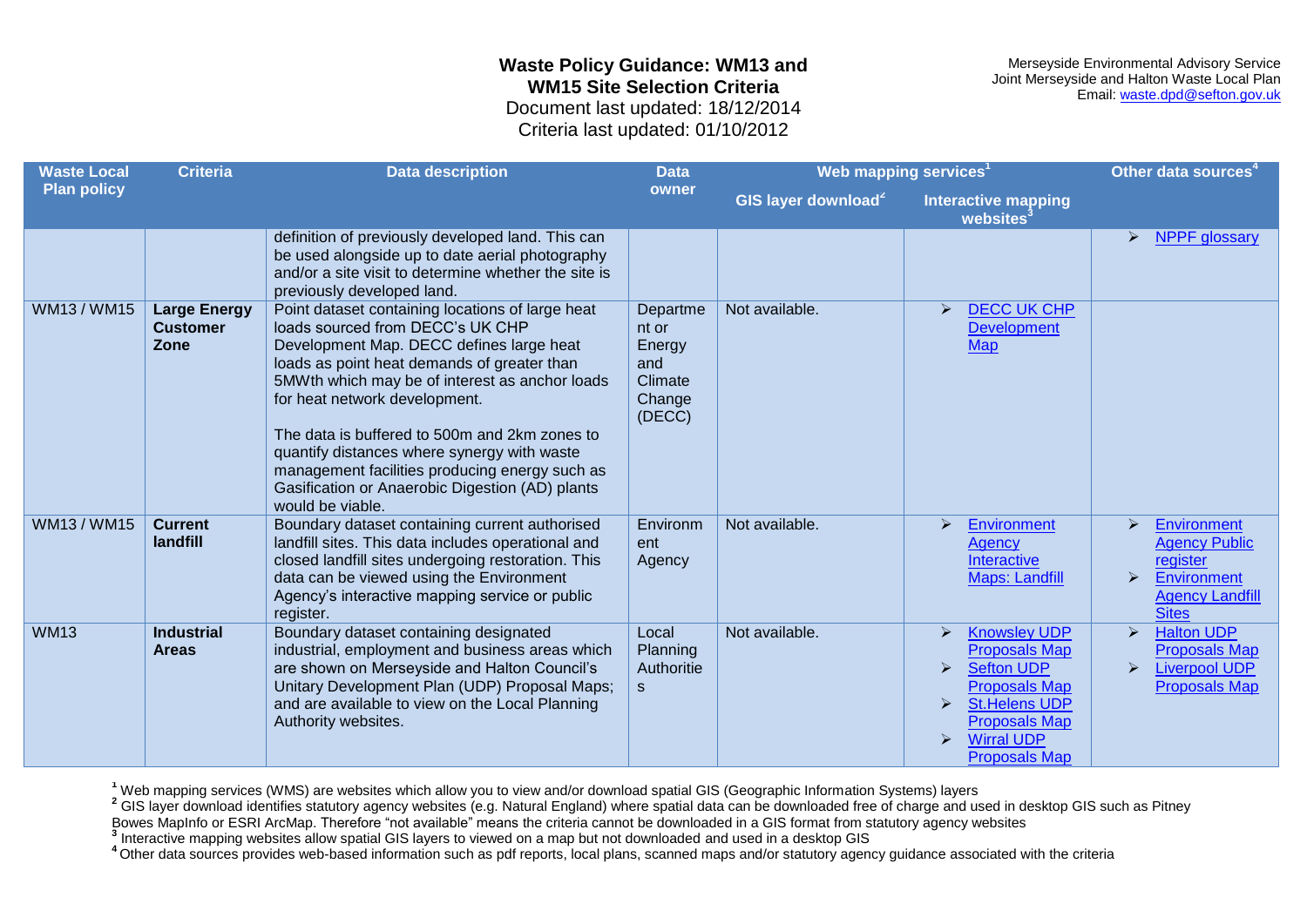Merseyside Environmental Advisory Service Joint Merseyside and Halton Waste Local Plan Email: [waste.dpd@sefton.gov.uk](mailto:waste.dpd@sefton.gov.uk)

Criteria last updated: 01/10/2012

| <b>Waste Local</b> | <b>Criteria</b>                                        | <b>Data description</b>                                                                                                                                                                                                                                                                                                                                                                                                 | <b>Data</b>                                                             | Web mapping services <sup>1</sup> |                                                                                                                  | Other data sources <sup>4</sup>                                                                                           |
|--------------------|--------------------------------------------------------|-------------------------------------------------------------------------------------------------------------------------------------------------------------------------------------------------------------------------------------------------------------------------------------------------------------------------------------------------------------------------------------------------------------------------|-------------------------------------------------------------------------|-----------------------------------|------------------------------------------------------------------------------------------------------------------|---------------------------------------------------------------------------------------------------------------------------|
| <b>Plan policy</b> |                                                        |                                                                                                                                                                                                                                                                                                                                                                                                                         | owner                                                                   | GIS layer download <sup>2</sup>   | <b>Interactive mapping</b><br>websites <sup>3</sup>                                                              |                                                                                                                           |
| WM13/WM15          | <b>Proximity to</b><br>railway<br>sidings              | Line dataset containing railway sidings. This data<br>can be identified using large scale Ordnance<br>Survey (OS) maps and/or a site visit.                                                                                                                                                                                                                                                                             | Ordnance<br>Survey                                                      | Not available.                    | <b>OS Opendata</b><br>⋗<br><b>View</b>                                                                           |                                                                                                                           |
| WM13 / WM15        | <b>Proximity to</b><br>canals                          | Boundary dataset containing Canals within<br>Merseyside and Halton. This data has been<br>derived from Ordnance Survey (OS) base maps<br>and the Canal and River Trust (formerly British<br>Waterways) and/or a site visit.                                                                                                                                                                                             | Canal and<br><b>River</b><br>Trust and<br>Ordnance<br>Survey            | Not available.                    | <b>Canals and</b><br>rivers map<br><b>OS Opendata</b><br>$\blacktriangleright$<br><b>View</b>                    |                                                                                                                           |
| WM13 / WM15        | <b>Proximity to</b><br>docks                           | Boundary dataset containing docklands areas.<br>This data has been derived from Ordnance<br>Survey (OS) base maps and/or a site visit.                                                                                                                                                                                                                                                                                  | Ordnance<br>Survey                                                      | Not available.                    | <b>OS Opendata</b><br>➤<br>View                                                                                  |                                                                                                                           |
| <b>WM13</b>        | <b>Access to</b><br>public<br>transport<br>(bus stops) | The access to public transport (bus stops) criteria<br>is a measure of employee/visitor access to a<br>proposed site using bus services.<br>Point data is used to represent bus stop locations<br>within Merseyside and Halton. This information<br>can be obtained from web mapping services such<br>as Transport direct find a map. Alternatively bus<br>stop locations can be identified as part of a site<br>visit. | MerseyTr<br>avel and<br>Local<br>Planning<br>Authoritie<br>$\mathbf{s}$ | Not available.                    | <b>Transport direct</b><br>⋗<br>bus stop map<br><b>Google Maps:</b><br>⋗<br>bus stops                            | <b>MerseyTravel</b><br>≻<br>bus timetable<br>download<br>$\blacktriangleright$<br><b>Bus services in</b><br><b>Halton</b> |
| <b>WM13</b>        | <b>Access to</b><br>public<br>transport<br>(rail)      | The access to public transport (rail) criteria is a<br>measure of employee/visitor access to a proposed<br>site using rail services.<br>Point data is used to represent railway station<br>locations within Merseyside and Halton which are<br>identified on Transport direct find a map using<br>web mapping service. Ordnance Survey (OS)<br>maps also identify railway station locations.                            | MerseyTr<br>avel and<br>Ordnance<br>Survey                              | Not available.                    | <b>Transport direct</b><br>⋗<br>railway stations<br>map<br><b>OS Opendata</b><br>$\blacktriangleright$<br>Viewer | <b>Mersey Rail</b><br>➤<br><b>Network Map</b>                                                                             |

**<sup>1</sup>** Web mapping services (WMS) are websites which allow you to view and/or download spatial GIS (Geographic Information Systems) layers

<sup>2</sup> GIS layer download identifies statutory agency websites (e.g. Natural England) where spatial data can be downloaded free of charge and used in desktop GIS such as Pitney

Bowes MapInfo or ESRI ArcMap. Therefore "not available" means the criteria cannot be downloaded in a GIS format from statutory agency websites

**3** Interactive mapping websites allow spatial GIS layers to viewed on a map but not downloaded and used in a desktop GIS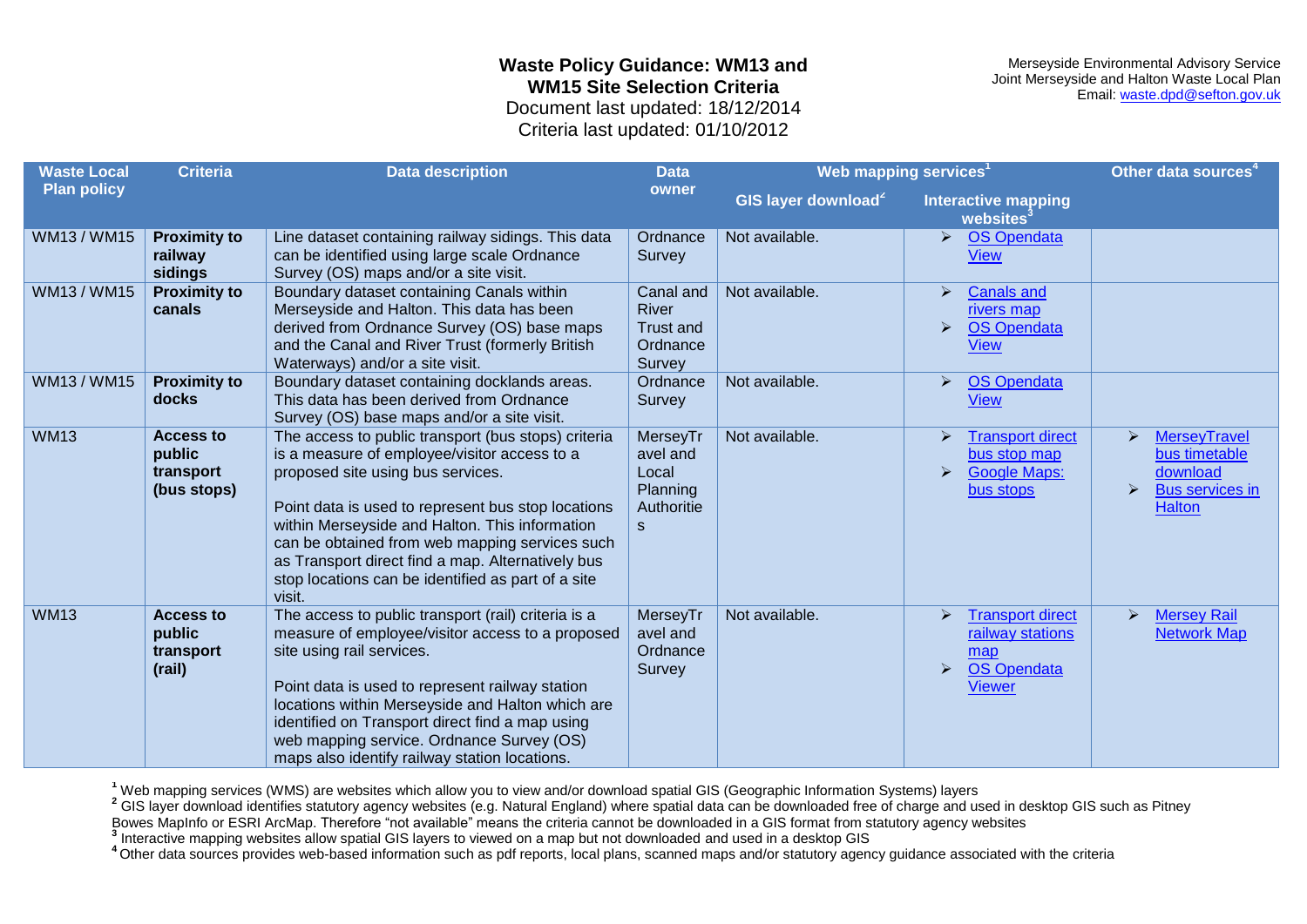Merseyside Environmental Advisory Service Joint Merseyside and Halton Waste Local Plan Email: [waste.dpd@sefton.gov.uk](mailto:waste.dpd@sefton.gov.uk)

Criteria last updated: 01/10/2012

| <b>Waste Local</b> | <b>Criteria</b>                               | <b>Data description</b>                                                                                                                                                                                                                                                                                                                                                                                                                                                                                                                                                                                                                                                                                                                                                                                                                                                                                                                                                                                                                                                                                                                                                                                                                 | <b>Data</b>                                                                                      | Web mapping services <sup>1</sup>                   |                                                                                                         | Other data sources <sup>4</sup>                                                         |
|--------------------|-----------------------------------------------|-----------------------------------------------------------------------------------------------------------------------------------------------------------------------------------------------------------------------------------------------------------------------------------------------------------------------------------------------------------------------------------------------------------------------------------------------------------------------------------------------------------------------------------------------------------------------------------------------------------------------------------------------------------------------------------------------------------------------------------------------------------------------------------------------------------------------------------------------------------------------------------------------------------------------------------------------------------------------------------------------------------------------------------------------------------------------------------------------------------------------------------------------------------------------------------------------------------------------------------------|--------------------------------------------------------------------------------------------------|-----------------------------------------------------|---------------------------------------------------------------------------------------------------------|-----------------------------------------------------------------------------------------|
| <b>Plan policy</b> |                                               | owner                                                                                                                                                                                                                                                                                                                                                                                                                                                                                                                                                                                                                                                                                                                                                                                                                                                                                                                                                                                                                                                                                                                                                                                                                                   | GIS layer download <sup>2</sup>                                                                  | <b>Interactive mapping</b><br>websites <sup>3</sup> |                                                                                                         |                                                                                         |
| <b>WM13</b>        | <b>Proximity to</b><br>unemployme<br>nt areas | This criterion is derived from the Indices of<br>Multiple Deprivation (IMD) 2010 employment<br>domain dataset.<br>In order to identify areas of higher unemployment<br>in Merseyside and Halton the lower quartile most<br>deprived Lower Super Output Areas (LSOAs)<br>where extracted from the IMD employment<br>domain dataset.<br>To do this, firstly you will need to download the<br>employment domain dataset from the CLG<br>website (Communities and Local Government)<br>and then extract the LSOAs for Merseyside and<br>Halton. This can be achieved by filtering out<br>Halton, Knowsley, Liverpool, Sefton, St.Helens<br>and Wirral rows from the spreadsheet; and should<br>give you 983 LSOA records.<br>Next use ONS's (Office of National Statistics)<br>Atlas of the Indices of Deprivation 2010 to identify<br>the LSOA code where your proposed site resides,<br>and identify the corresponding employment rank.<br>Return to your spreadsheet of LSOAs for<br>Merseyside and Halton and sort the dataset (A to<br>Z) by employment rank (where 1 is the most<br>deprived). Then identify the lower quartile i.e. 25%<br>most deprived LSOAs which is 983/4=245.75<br>(rounded up 255). These 255 LSOAs define the | Communit<br>ies and<br>Local<br>Governm<br>ent and<br>Office of<br>National<br><b>Statistics</b> | Not available.                                      | $\blacktriangleright$<br>Atlas of the<br>Indices of<br><b>Deprivation</b><br>2010 for<br><b>England</b> | The English<br>$\blacktriangleright$<br>Indices of<br><b>Deprivation</b><br>2010 (DCLG) |

**<sup>1</sup>** Web mapping services (WMS) are websites which allow you to view and/or download spatial GIS (Geographic Information Systems) layers

<sup>2</sup> GIS layer download identifies statutory agency websites (e.g. Natural England) where spatial data can be downloaded free of charge and used in desktop GIS such as Pitney

Bowes MapInfo or ESRI ArcMap. Therefore "not available" means the criteria cannot be downloaded in a GIS format from statutory agency websites

**3** Interactive mapping websites allow spatial GIS layers to viewed on a map but not downloaded and used in a desktop GIS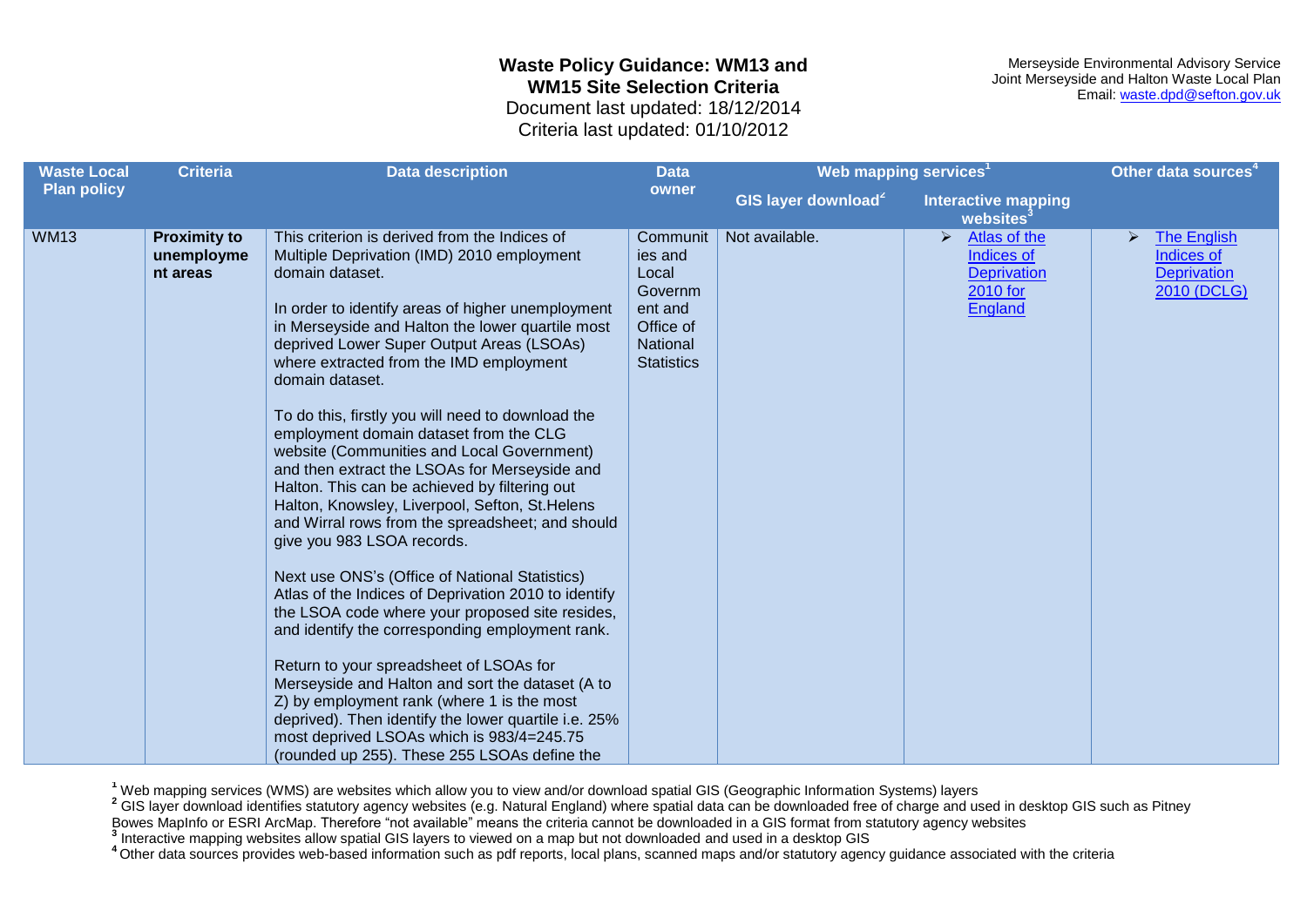Merseyside Environmental Advisory Service Joint Merseyside and Halton Waste Local Plan Email: [waste.dpd@sefton.gov.uk](mailto:waste.dpd@sefton.gov.uk)

Criteria last updated: 01/10/2012

| <b>Waste Local</b> | Web mapping services <sup>1</sup><br><b>Criteria</b><br><b>Data description</b><br><b>Data</b> |                                                                                                                                                                                                                                                                                                                                                                                                                                              |                                                 | Other data sources <sup>4</sup> |                                                                                                                                                                                                                                                                  |                                                                                                                                                    |
|--------------------|------------------------------------------------------------------------------------------------|----------------------------------------------------------------------------------------------------------------------------------------------------------------------------------------------------------------------------------------------------------------------------------------------------------------------------------------------------------------------------------------------------------------------------------------------|-------------------------------------------------|---------------------------------|------------------------------------------------------------------------------------------------------------------------------------------------------------------------------------------------------------------------------------------------------------------|----------------------------------------------------------------------------------------------------------------------------------------------------|
| <b>Plan policy</b> |                                                                                                |                                                                                                                                                                                                                                                                                                                                                                                                                                              | owner                                           | GIS layer download <sup>2</sup> | <b>Interactive mapping</b><br>websites <sup>3</sup>                                                                                                                                                                                                              |                                                                                                                                                    |
|                    |                                                                                                | spatial extent of the unemployment areas<br>criterion.                                                                                                                                                                                                                                                                                                                                                                                       |                                                 |                                 |                                                                                                                                                                                                                                                                  |                                                                                                                                                    |
| WM13 / WM15        | <b>Proximity to</b><br>strategic<br>routes                                                     | Line dataset defining the Strategic Freight Route<br>network in Merseyside and Halton. This dataset is<br>defined by Mersey Transport<br>Authority/Partnership and includes: Trunk Roads,<br>Dual Carriageway, Motorway and Primary Routes.<br>The Strategic Freight Network is shown in the<br>third Local Transport Plan for Merseyside; and<br>large scale Ordnance Survey (OS) base maps<br>can also be used to assess this criterion.   | MerseyTr<br>avel and<br>Ordnance<br>Survey      | Not available.                  | <b>OS Opendata</b><br>$\blacktriangleright$<br><b>View</b>                                                                                                                                                                                                       | The third Local<br>$\blacktriangleright$<br><b>Transport Plan</b><br>for Merseyside<br><b>MerseyTravel</b><br>$\blacktriangleright$<br><b>Maps</b> |
| WM13/WM15          | <b>Other</b><br>operating<br>waste site                                                        | Point dataset derived from the Environment<br>Agency's (EA) Environmental Permits and Waste<br>Management Licences (WML) datasets. The<br>criterion identifies operational waste management<br>sites other than landfill which is covered by the<br>'current landfill' criterion. This data can be<br>obtained by searching the EA's public register for<br>"Environmental Permits (WML)". More information<br>can be requested if required. | Environm<br>ent<br>Agency                       | Not available.                  | Not available.                                                                                                                                                                                                                                                   | Environment<br>➤<br><b>Agency Public</b><br><b>Register</b>                                                                                        |
| WM13 / WM15        | <b>Proximity to</b><br>waste<br>arisings<br>(town<br>centres)                                  | Boundary dataset derived from Merseyside and<br>Halton Council's Unitary Development Plan (UDP)<br>Proposal Maps where town/urban centre locations<br>are defined. This data has been used as proxy for<br>waste arisings.<br>UDP Proposals Maps can be viewed online using<br>the links provided.                                                                                                                                           | Local<br>Planning<br>Authoritie<br><sub>S</sub> | Not available.                  | <b>Knowsley UDP</b><br><b>Proposals Map</b><br><b>Sefton UDP</b><br>$\blacktriangleright$<br><b>Proposals Map</b><br><b>St.Helens UDP</b><br>$\blacktriangleright$<br><b>Proposals Map</b><br><b>Wirral UDP</b><br>$\blacktriangleright$<br><b>Proposals Map</b> | <b>Halton UDP</b><br>➤<br><b>Proposals Map</b><br><b>Liverpool UDP</b><br>$\blacktriangleright$<br><b>Proposals Map</b>                            |

**<sup>1</sup>** Web mapping services (WMS) are websites which allow you to view and/or download spatial GIS (Geographic Information Systems) layers

<sup>2</sup> GIS layer download identifies statutory agency websites (e.g. Natural England) where spatial data can be downloaded free of charge and used in desktop GIS such as Pitney

Bowes MapInfo or ESRI ArcMap. Therefore "not available" means the criteria cannot be downloaded in a GIS format from statutory agency websites

**3** Interactive mapping websites allow spatial GIS layers to viewed on a map but not downloaded and used in a desktop GIS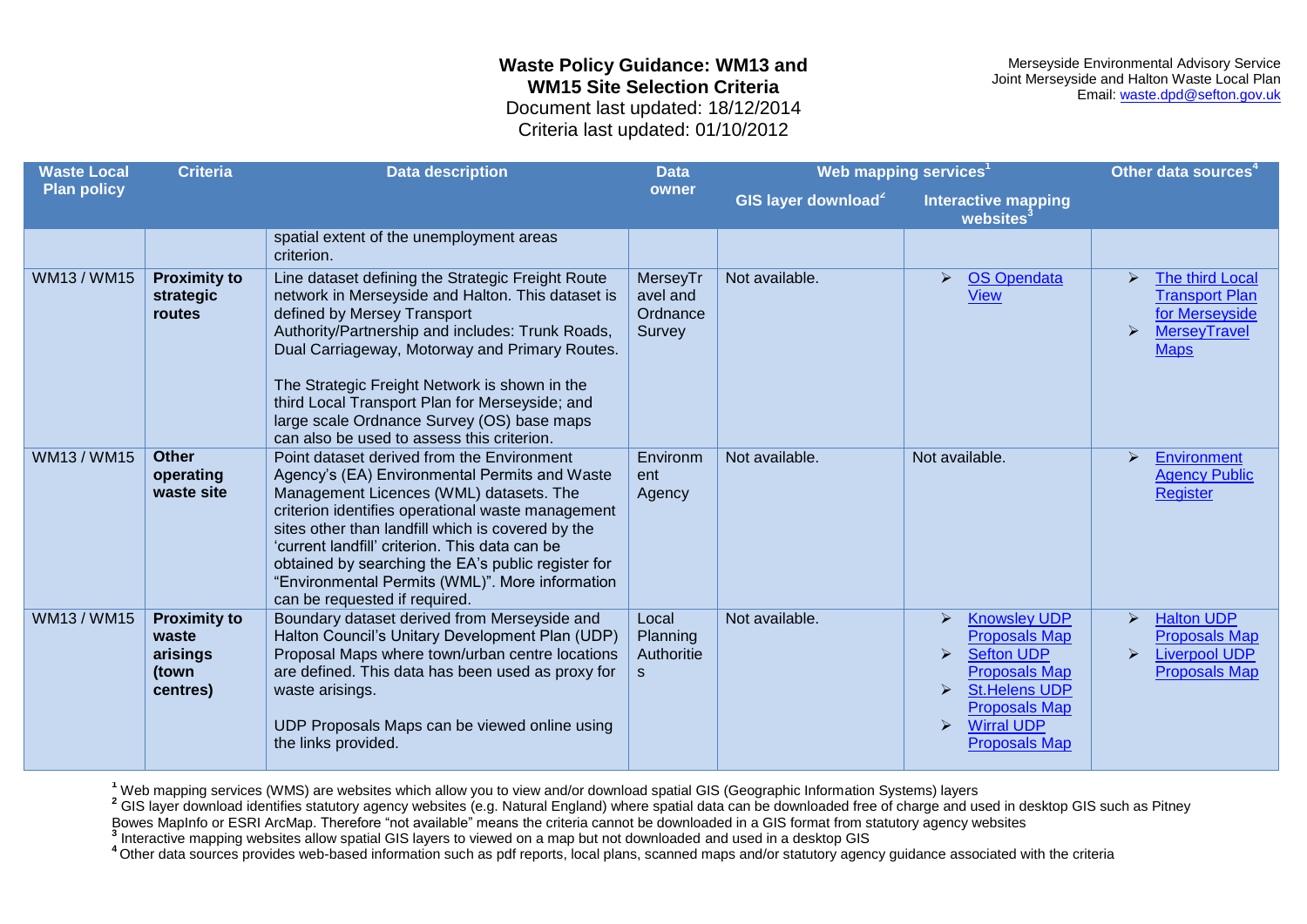Merseyside Environmental Advisory Service Joint Merseyside and Halton Waste Local Plan Email: [waste.dpd@sefton.gov.uk](mailto:waste.dpd@sefton.gov.uk)

Criteria last updated: 01/10/2012

| <b>Waste Local</b> | <b>Criteria</b>                                                      | <b>Data description</b>                                                                                                                                                                                                                                                                                                                                                                                                                    | <b>Data</b>                                                                                                | Web mapping services <sup>1</sup> |                                                                                                                                                          | Other data sources <sup>4</sup>                                                                                                                                                                                                                                                                                                                                                                                                                                                  |
|--------------------|----------------------------------------------------------------------|--------------------------------------------------------------------------------------------------------------------------------------------------------------------------------------------------------------------------------------------------------------------------------------------------------------------------------------------------------------------------------------------------------------------------------------------|------------------------------------------------------------------------------------------------------------|-----------------------------------|----------------------------------------------------------------------------------------------------------------------------------------------------------|----------------------------------------------------------------------------------------------------------------------------------------------------------------------------------------------------------------------------------------------------------------------------------------------------------------------------------------------------------------------------------------------------------------------------------------------------------------------------------|
| <b>Plan policy</b> |                                                                      |                                                                                                                                                                                                                                                                                                                                                                                                                                            | owner                                                                                                      | GIS layer download <sup>2</sup>   | <b>Interactive mapping</b><br>websites <sup>3</sup>                                                                                                      |                                                                                                                                                                                                                                                                                                                                                                                                                                                                                  |
| <b>WM15</b>        | <b>Current</b><br><b>Mineral</b><br><b>Extraction</b><br><b>Site</b> | Boundary dataset containing currently operational<br>quarries. This data can be obtained by searching<br>British Geological Survey's (BGS) web mapping<br>service "GeoIndex". BGS also publish a list of<br>operational mines and quarries.<br>Alternatively, current mineral extraction sites can<br>be identified through a planning search of mineral<br>permissions, review of Ordnance Survey (OS)<br>base maps; and/or a site visit. | <b>British</b><br>Geologica<br>I Survey,<br>Local<br>Planning<br>Authoritie<br>s and<br>Ordnance<br>Survey | Not available.                    | GeoIndex-<br>➤<br><b>Minerals map</b><br>theme<br><b>Halton BC My</b><br>ゝ<br>local services<br><b>Sefton MBC</b><br>➤<br><b>Sefton Maps</b>             | <b>Knowsley BC</b><br>$\blacktriangleright$<br><b>PublicAccess</b><br><b>Liverpool CC</b><br>$\blacktriangleright$<br>Search and<br>track current<br>applications<br><b>St.Helens MBC</b><br>$\blacktriangleright$<br><b>Planning</b><br><b>Applications</b><br>search<br><b>Wirral MBC</b><br>$\blacktriangleright$<br>Planning<br>applications and<br>appeals: Quick<br><b>Search Page</b><br><b>BGS Directory</b><br>$\blacktriangleright$<br>of Mines and<br><b>Quarries</b> |
| <b>WM15</b>        | <b>Former</b><br>landfill                                            | Boundary dataset containing historic landfill sites<br>which are no longer operational. This data can be<br>viewed using the Environment Agency's<br>interactive mapping service.                                                                                                                                                                                                                                                          | Environm<br>ent<br>Agency                                                                                  | Not available.                    | Environment<br>ゝ<br>Agency<br>Interactive<br><b>Maps: Landfill</b>                                                                                       | <b>Environment</b><br>⋗<br><b>Agency Historic</b><br>Landfill<br>information                                                                                                                                                                                                                                                                                                                                                                                                     |
| <b>WM15</b>        | <b>Former</b><br><b>Mineral</b><br><b>Extraction</b><br><b>Site</b>  | Point dataset identifying areas of former mineral<br>extraction where void space could remain. British<br>Geological Survey (BGS) mineral resource maps<br>(2005/06) used to identify inactive mineral<br>workings in Merseyside and Halton. This<br>information is available for a fee via the BGS<br>website.                                                                                                                            | <b>British</b><br>Geologica<br>I Survey,<br>Ordnance<br>Survey<br>and Local<br>Planning                    | Not available.                    | <b>OS Opendata</b><br>≻<br><b>View</b><br><b>Halton BC My</b><br>≻<br>local services<br><b>Sefton MBC</b><br>$\blacktriangleright$<br><b>Sefton Maps</b> | <b>Knowsley BC</b><br>➤<br><b>PublicAccess</b><br><b>Liverpool CC</b><br>$\blacktriangleright$<br>Search and<br>track current<br>applications<br><b>St.Helens MBC</b><br>➤                                                                                                                                                                                                                                                                                                       |

**<sup>1</sup>** Web mapping services (WMS) are websites which allow you to view and/or download spatial GIS (Geographic Information Systems) layers

<sup>2</sup> GIS layer download identifies statutory agency websites (e.g. Natural England) where spatial data can be downloaded free of charge and used in desktop GIS such as Pitney

Bowes MapInfo or ESRI ArcMap. Therefore "not available" means the criteria cannot be downloaded in a GIS format from statutory agency websites

**3** Interactive mapping websites allow spatial GIS layers to viewed on a map but not downloaded and used in a desktop GIS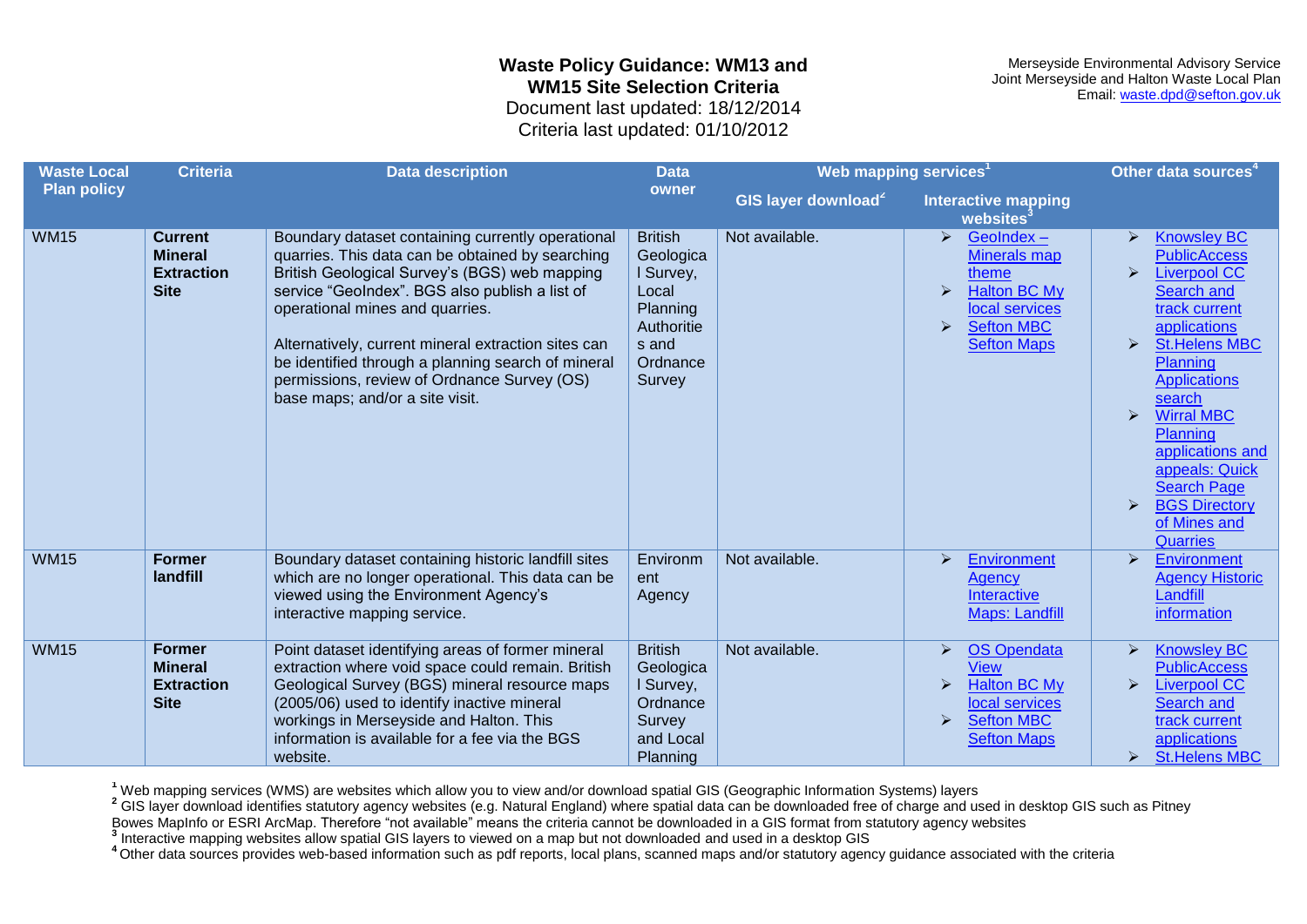<span id="page-19-0"></span>Criteria last updated: 01/10/2012

| <b>Waste Local</b> | <b>Criteria</b> | <b>Data description</b>                                                                                                                                                                                     | <b>Data</b>     | Web mapping services <sup>1</sup> |                                                     | Other data sources <sup>4</sup>                                                                                                                                                                             |
|--------------------|-----------------|-------------------------------------------------------------------------------------------------------------------------------------------------------------------------------------------------------------|-----------------|-----------------------------------|-----------------------------------------------------|-------------------------------------------------------------------------------------------------------------------------------------------------------------------------------------------------------------|
| <b>Plan policy</b> |                 |                                                                                                                                                                                                             | owner           | GIS layer download <sup>2</sup>   | <b>Interactive mapping</b><br>websites <sup>3</sup> |                                                                                                                                                                                                             |
|                    |                 | Alternatively, former mineral extraction<br>sites/workings can be identified by reviewing<br>Ordnance Survey (OS) base maps; conducting a<br>search of planning history and/or as part of a site<br>survey. | Authoritie<br>S |                                   |                                                     | Planning<br><b>Applications</b><br>search<br><b>Wirral MBC</b><br>↘<br>Planning<br>applications and<br>appeals: Quick<br><b>Search Page</b><br><b>BGS Mineral</b><br>$\blacktriangleright$<br>resource maps |

For further guidance contact the Waste Local Plan team at Merseyside Environmental Advisory Service: [waste.dpd@sefton.gov.uk](mailto:waste.dpd@sefton.gov.uk)

**<sup>1</sup>** Web mapping services (WMS) are websites which allow you to view and/or download spatial GIS (Geographic Information Systems) layers

<sup>2</sup> GIS layer download identifies statutory agency websites (e.g. Natural England) where spatial data can be downloaded free of charge and used in desktop GIS such as Pitney

Bowes MapInfo or ESRI ArcMap. Therefore "not available" means the criteria cannot be downloaded in a GIS format from statutory agency websites

**3** Interactive mapping websites allow spatial GIS layers to viewed on a map but not downloaded and used in a desktop GIS

<sup>&</sup>lt;sup>4</sup>Other data sources provides web-based information such as pdf reports, local plans, scanned maps and/or statutory agency guidance associated with the criteria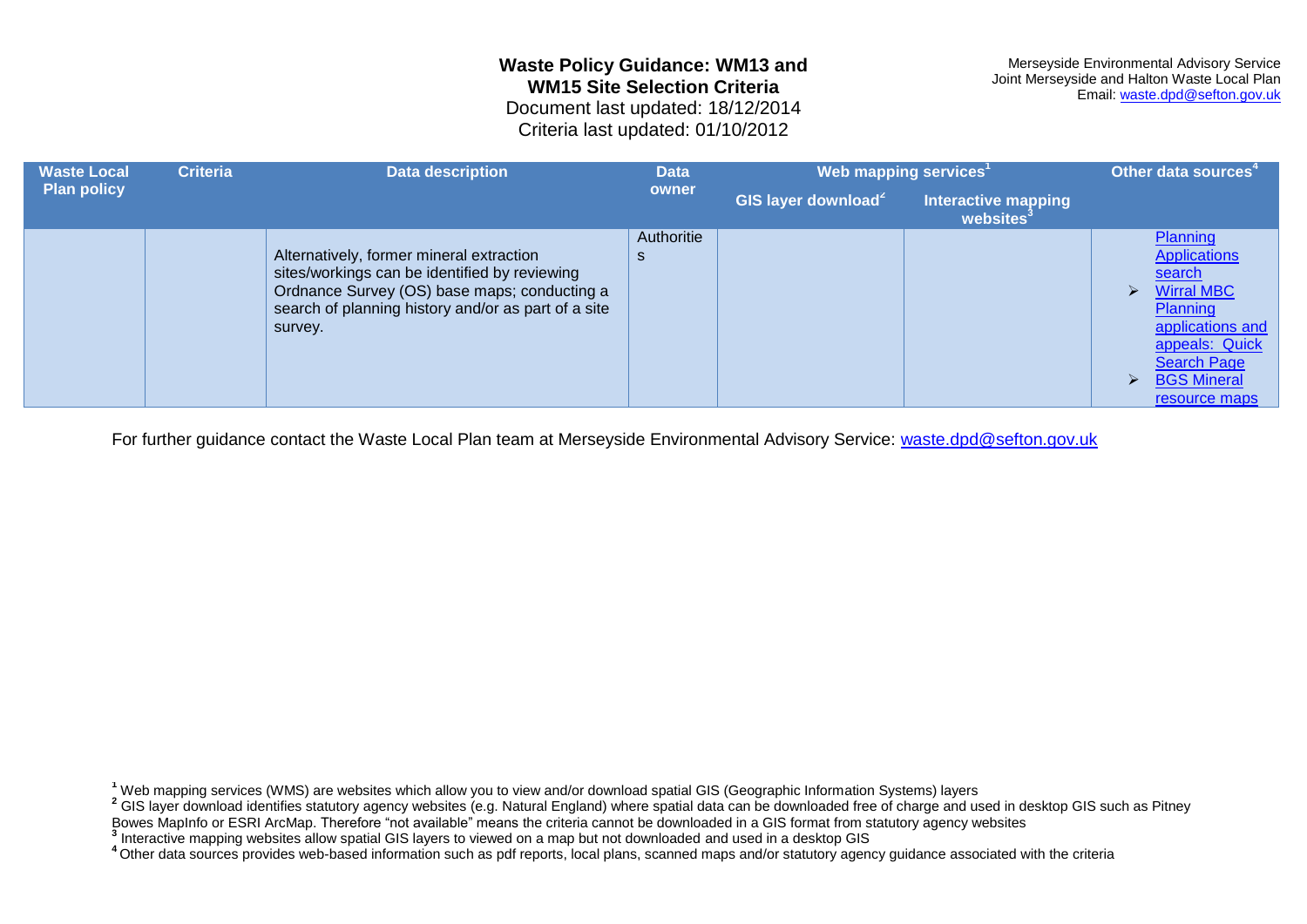## **Reference List**

## **GIS layer download**

- Department for Energy and Climate Change *Aviation and Safeguarding Maps* [https://restats.decc.gov.uk/cms/aviation-safeguarding](https://restats.decc.gov.uk/cms/aviation-safeguarding-maps/)[maps/](https://restats.decc.gov.uk/cms/aviation-safeguarding-maps/) Accessed: 03/10/12
- Department for Environment, Food and Rural Affairs *AQMA maps: GIS version of AQMA Boundaries*  <http://aqma.defra.gov.uk/maps.php> Accessed: 01/10/12
- English Heritage *Designation Data Download Area* <http://services.english-heritage.org.uk/NMRDataDownload/Default.aspx> Accessed: 25/09/12
- Multi-Agency Geographic Information Centre *Dataset Information: Green Belt (England)* <http://magic.defra.gov.uk/datadoc/metadata.asp?dataset=27&x=13&y=7> Accessed: 01/10/12
- Multi-Agency Geographic Information Centre *Dataset Information: Nitrate Vulnerable Zones (England)* <http://magic.defra.gov.uk/datadoc/metadata.asp?dataset=46&x=14&y=9> Accessed: 01/10/12
- Natural England *GIS Digital Boundary Datasets* [http://www.gis.naturalengland.org.uk/pubs/gis/GIS\\_register.asp](http://www.gis.naturalengland.org.uk/pubs/gis/GIS_register.asp) Accessed: 25/09/12

### **Interactive mapping websites**

- British Geological Survey *Minerals map theme* <http://www.bgs.ac.uk/GeoIndex/minerals.htm#active> Accessed: 01/10/12
- Canal and River Trust *Canals and rivers* <http://canalrivertrust.org.uk/canals-and-rivers> Accessed: 01/10/12
- Department of Energy and Climate Change *UK CHP Development Map* <http://chp.decc.gov.uk/developmentmap/> Accessed: 01/10/12
- Department for Environment, Food and Rural Affairs *AQMA maps:* <http://aqma.defra.gov.uk/maps.php> Accessed: 01/10/12
- English Heritage *The National Heritage List for England Map Search* <http://list.english-heritage.org.uk/mapsearch.aspx> Accessed: 25/09/12
- Environment Agency *Groundwater* [http://maps.environment](http://maps.environment-agency.gov.uk/wiyby/wiybyController?x=357683.0&y=355134.0&scale=1&layerGroups=default&ep=map&textonly=off&lang=_e&topic=groundwater)[agency.gov.uk/wiyby/wiybyController?x=357683.0&y=355134.0&scale=1&layerGroups=default&ep=map&textonly=off&lang=\\_e&topic=](http://maps.environment-agency.gov.uk/wiyby/wiybyController?x=357683.0&y=355134.0&scale=1&layerGroups=default&ep=map&textonly=off&lang=_e&topic=groundwater) [groundwater](http://maps.environment-agency.gov.uk/wiyby/wiybyController?x=357683.0&y=355134.0&scale=1&layerGroups=default&ep=map&textonly=off&lang=_e&topic=groundwater) Accessed: 01/10/12
- Environment Agency *Landfill* [http://maps.environment](http://maps.environment-agency.gov.uk/wiyby/wiybyController?x=357683.0&y=355134.0&scale=1&layerGroups=default&ep=map&textonly=off&lang=_e&topic=waste)[agency.gov.uk/wiyby/wiybyController?x=357683.0&y=355134.0&scale=1&layerGroups=default&ep=map&textonly=off&lang=\\_e&topic=](http://maps.environment-agency.gov.uk/wiyby/wiybyController?x=357683.0&y=355134.0&scale=1&layerGroups=default&ep=map&textonly=off&lang=_e&topic=waste) [waste](http://maps.environment-agency.gov.uk/wiyby/wiybyController?x=357683.0&y=355134.0&scale=1&layerGroups=default&ep=map&textonly=off&lang=_e&topic=waste) Accessed: 01/10/12
- Environment Agency *Nitrate Vulnerable Zones* [http://maps.environment](http://maps.environment-agency.gov.uk/wiyby/wiybyController?x=357683.0&y=355134.0&scale=1&layerGroups=default&ep=map&textonly=off&lang=_e&topic=nvz)[agency.gov.uk/wiyby/wiybyController?x=357683.0&y=355134.0&scale=1&layerGroups=default&ep=map&textonly=off&lang=\\_e&topic=](http://maps.environment-agency.gov.uk/wiyby/wiybyController?x=357683.0&y=355134.0&scale=1&layerGroups=default&ep=map&textonly=off&lang=_e&topic=nvz) [nvz](http://maps.environment-agency.gov.uk/wiyby/wiybyController?x=357683.0&y=355134.0&scale=1&layerGroups=default&ep=map&textonly=off&lang=_e&topic=nvz) Accessed: 01/10/12

**<sup>1</sup>** Web mapping services (WMS) are websites which allow you to view and/or download spatial GIS (Geographic Information Systems) layers

<sup>&</sup>lt;sup>2</sup> GIS layer download identifies statutory agency websites (e.g. Natural England) where spatial data can be downloaded free of charge and used in desktop GIS such as Pitney Bowes MapInfo or ESRI ArcMap. Therefore "not available" means the criteria cannot be downloaded in a GIS format from statutory agency websites

**<sup>3</sup>** Interactive mapping websites allow spatial GIS layers to viewed on a map but not downloaded and used in a desktop GIS

**<sup>4</sup>**Other data sources provides web-based information such as pdf reports, local plans, scanned maps and/or statutory agency guidance associated with the criteria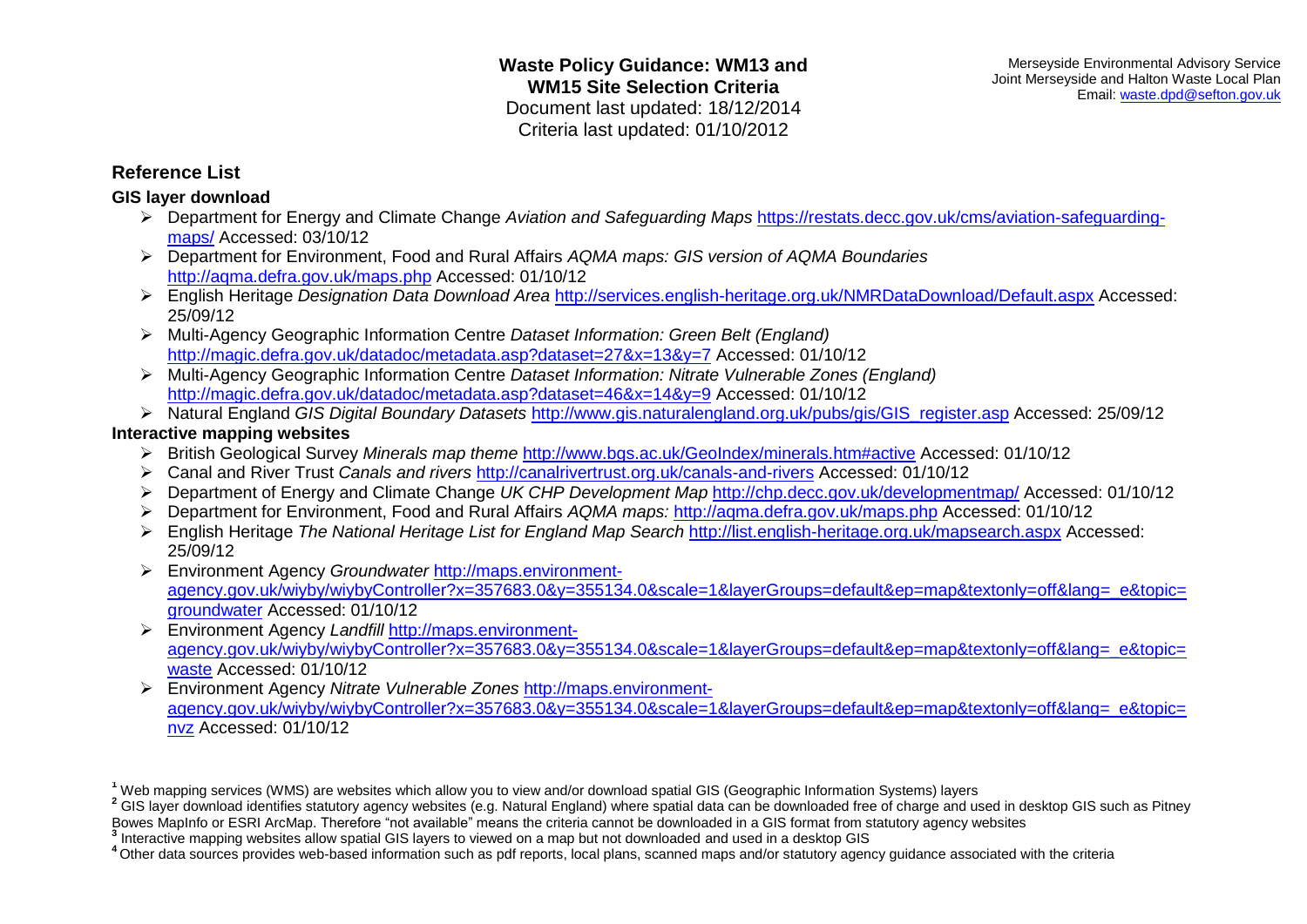- Environment Agency *Risk of Flooding from Rivers and Seas* [http://maps.environment](http://maps.environment-agency.gov.uk/wiyby/wiybyController?x=357683.0&y=355134.0&scale=1&layerGroups=default&ep=map&textonly=off&lang=_e&topic=floodmap)[agency.gov.uk/wiyby/wiybyController?x=357683.0&y=355134.0&scale=1&layerGroups=default&ep=map&textonly=off&lang=\\_e&topic=fl](http://maps.environment-agency.gov.uk/wiyby/wiybyController?x=357683.0&y=355134.0&scale=1&layerGroups=default&ep=map&textonly=off&lang=_e&topic=floodmap) [oodmap](http://maps.environment-agency.gov.uk/wiyby/wiybyController?x=357683.0&y=355134.0&scale=1&layerGroups=default&ep=map&textonly=off&lang=_e&topic=floodmap) Accessed: 01/10/12
- Google *Maps* <http://maps.google.co.uk/maps?hl=en&tab=ll> Accessed: 01/10/12
- Halton Borough Council *My local services – My maps* <http://maps.halton.gov.uk/myHalton.aspx> Accessed: 01/10/12
- Knowsley Metropolitan Borough Council *Knowsley Replacement Unitary Development Plan Proposals Map* <http://www.cartoplus.co.uk/knowsley/knowsley.htm> Accessed: 25/09/12
- Sefton Metropolitan Borough Council *Interactive UDP* [http://www.sefton.gov.uk/devplan/local\\_plan/map\\_index.htm](http://www.sefton.gov.uk/devplan/local_plan/map_index.htm) Accessed: 28/09/12
- Sefton Metropolitan Borough Council *Sefton Maps* <http://seftonmaps.sefton.gov.uk/NewSeftonMaps/> Accessed: 01/10/12
- St.Helens Metropolitan Borough Council *Interactive Unitary Development Plan Proposals Map*  <https://planaccess.oltps.sthelens.gov.uk/planaccessgui25/themeaa03/planaccessgui4.html> Accessed: 28/09/12
- Multi-Agency Geographic Information Centre *Interactive Map* <http://magic.defra.gov.uk/website/magic/> Accessed: 01/10/12
- Natural England *Nature on the Map* [http://www.natureonthemap.naturalengland.org.uk/map.aspx?m=int\\_sites](http://www.natureonthemap.naturalengland.org.uk/map.aspx?m=int_sites) Accessed: 25/09/12
- Office of National Statistics *Atlas of the Indices of Multiple Deprivation 2010 for England*  <http://neighbourhood.statistics.gov.uk/HTMLDocs/AtlasOfDeprivation2010/Index.html> Accessed: 01/10/12
- Ordnance Survey *OS OpenData Viewer* <http://www.ordnancesurvey.co.uk/oswebsite/opendata/viewer/> Accessed: 28/09/12
- Transport Direct *Find a map* <http://www.transportdirect.info/Web2/Maps/FindMapInput.aspx?&repeatingloop=Y> Accessed: 01/10/12
- Wirral Metropolitan Borough Council *Forward Planning Mapping Tool* <http://www.wirral.gov.uk/udpmaps/index.html> Accessed: 28/09/12

### **Other data sources**

- British Geological Survey *Directory of Mines and Quarries* <http://www.bgs.ac.uk/mineralsuk/mines/dmq.html> Accessed:01/10/12
- British Geological Survey *Mineral resource maps* <http://www.bgs.ac.uk/mineralsuk/planning/resource.html> Accessed: 01/10/12
- Civil Aviation Authority *Airports* <http://www.caa.co.uk/default.aspx?catid=375> Accessed: 01/10/12
- Communities and Local Government *National Planning Policy Framework Glossary*  <http://www.communities.gov.uk/documents/planningandbuilding/pdf/2116950.pdf> Accessed: 02/10/12
- Communities and Local Government *The English Indices of Deprivation 2010*  <http://www.communities.gov.uk/publications/corporate/statistics/indices2010> Accessed: 01/10/12
- Department for Transport *Safeguarding aerodromes, technical sites and military explosives storage areas*
- <http://www.dft.gov.uk/publications/safeguarding-aerodromes-technical-sites-military-explosives-storage-areas/> Accessed: 01/10/12
- Department for Environment, Food and Rural Affairs *Air Quality Management Areas* <http://aqma.defra.gov.uk/> Accessed: 01/10/12
- Department for Environment, Food and Rural Affairs *Land management and environment* [http://www.defra.gov.uk/food-farm/land](http://www.defra.gov.uk/food-farm/land-manage/)[manage/](http://www.defra.gov.uk/food-farm/land-manage/) Accessed: 01/10/12
- **<sup>1</sup>** Web mapping services (WMS) are websites which allow you to view and/or download spatial GIS (Geographic Information Systems) layers

<sup>2</sup> GIS layer download identifies statutory agency websites (e.g. Natural England) where spatial data can be downloaded free of charge and used in desktop GIS such as Pitney

- Bowes MapInfo or ESRI ArcMap. Therefore "not available" means the criteria cannot be downloaded in a GIS format from statutory agency websites
- **3** Interactive mapping websites allow spatial GIS layers to viewed on a map but not downloaded and used in a desktop GIS
- **<sup>4</sup>**Other data sources provides web-based information such as pdf reports, local plans, scanned maps and/or statutory agency guidance associated with the criteria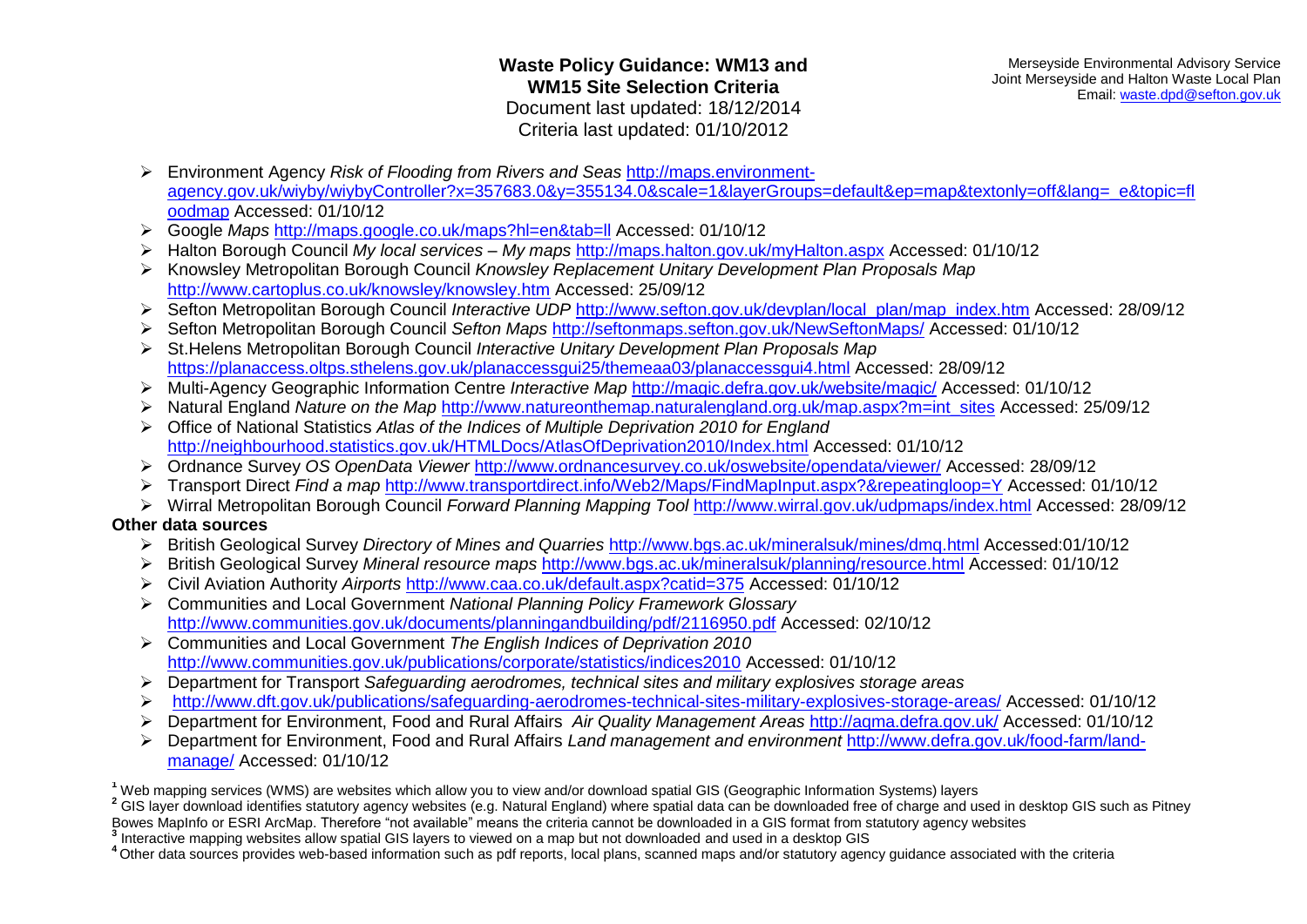- Department for Environment, Food and Rural Affairs *Nitrate Vulnerable Zones* [http://www.defra.gov.uk/food-farm/land-manage/nitrates](http://www.defra.gov.uk/food-farm/land-manage/nitrates-watercourses/nitrates/)[watercourses/nitrates/](http://www.defra.gov.uk/food-farm/land-manage/nitrates-watercourses/nitrates/) Accessed: 01/10/12
- English Heritage *Registered Parks and Gardens* <http://www.english-heritage.org.uk/caring/listing/registered-parks-and-gardens/> Accessed: 25/09/12
- English Heritage *World Heritage Sites* [http://www.english-heritage.org.uk/professional/advice/advice-by-topic/international-and-world](http://www.english-heritage.org.uk/professional/advice/advice-by-topic/international-and-world-heritage/world-heritage-sites/)[heritage/world-heritage-sites/](http://www.english-heritage.org.uk/professional/advice/advice-by-topic/international-and-world-heritage/world-heritage-sites/) Accessed: 25/09/12
- Environment Agency *Flood map* <http://www.environment-agency.gov.uk/homeandleisure/37837.aspx> Accessed: 01/10/12
- Environment Agency *Food and drink manufacturing* <http://www.environment-agency.gov.uk/business/sectors/137883.aspx> Accessed: 28/09/12
- Environment Agency *Groundwater source protection zones* <http://www.environment-agency.gov.uk/homeandleisure/37833.aspx> Accessed: 01/10/12
- Environment Agency *Historic Landfill* <http://www.environment-agency.gov.uk/homeandleisure/37829.aspx> Accessed: 01/10/12
- Environment Agency *Landfill sites* <http://www.environment-agency.gov.uk/homeandleisure/37823.aspx> Accessed: 01/10/12
- Environment Agency *Public registers<http://www.environment-agency.gov.uk/research/library/publicregisters/default.aspx>* Accessed: 28/09/12
- Forestry Commission *Ancient woodland* <http://www.forestry.gov.uk/fr/INFD-5W2G8Q> Accessed: 01/10/12
- *The National Heritage List for England* <http://list.english-heritage.org.uk/> Accessed: 25/09/12
- Halton Borough Council *Bus Services in Halton* <http://www3.halton.gov.uk/transportandstreets/publictransport/busesinformationandadvice/> Accessed: 01/10/12
- Halton Borough Council *Rights of way - information and advice* <http://www3.halton.gov.uk/transportandstreets/walking/rightsofwayinformationandadvice/> Accessed: 01/10/12
- Halton Borough Council *Schools in Halton* <http://www3.halton.gov.uk/educationandlearning/schoolsandcolleges/> Accessed: 28/09/12
- Halton Borough Council *Unitary Development Plan*  [http://www3.halton.gov.uk/lgnl/pages/86821/86836/89285/170419/UDP\\_Proposals\\_Map.pdf](http://www3.halton.gov.uk/lgnl/pages/86821/86836/89285/170419/UDP_Proposals_Map.pdf) Accessed: 28/09/12
- Health and Safety Executive *Public Register of COMAH Establishments* <http://www.hse.gov.uk/comah/public-register.htm> Accessed: 01/10/12
- Homes and Communities Agency *NLUD-PDL results and analysis* [http://www.homesandcommunities.co.uk/nlud-pdl-results-and](http://www.homesandcommunities.co.uk/nlud-pdl-results-and-analysis)[analysis.](http://www.homesandcommunities.co.uk/nlud-pdl-results-and-analysis) Accessed: 01/10/12
- Homes and Communities Agency *Publications and data* <http://www.homesandcommunities.co.uk/ourwork/publications-and-data> Accessed: 01/10/12

<sup>2</sup> GIS layer download identifies statutory agency websites (e.g. Natural England) where spatial data can be downloaded free of charge and used in desktop GIS such as Pitney Bowes MapInfo or ESRI ArcMap. Therefore "not available" means the criteria cannot be downloaded in a GIS format from statutory agency websites

**<sup>1</sup>** Web mapping services (WMS) are websites which allow you to view and/or download spatial GIS (Geographic Information Systems) layers

**<sup>3</sup>** Interactive mapping websites allow spatial GIS layers to viewed on a map but not downloaded and used in a desktop GIS

**<sup>4</sup>**Other data sources provides web-based information such as pdf reports, local plans, scanned maps and/or statutory agency guidance associated with the criteria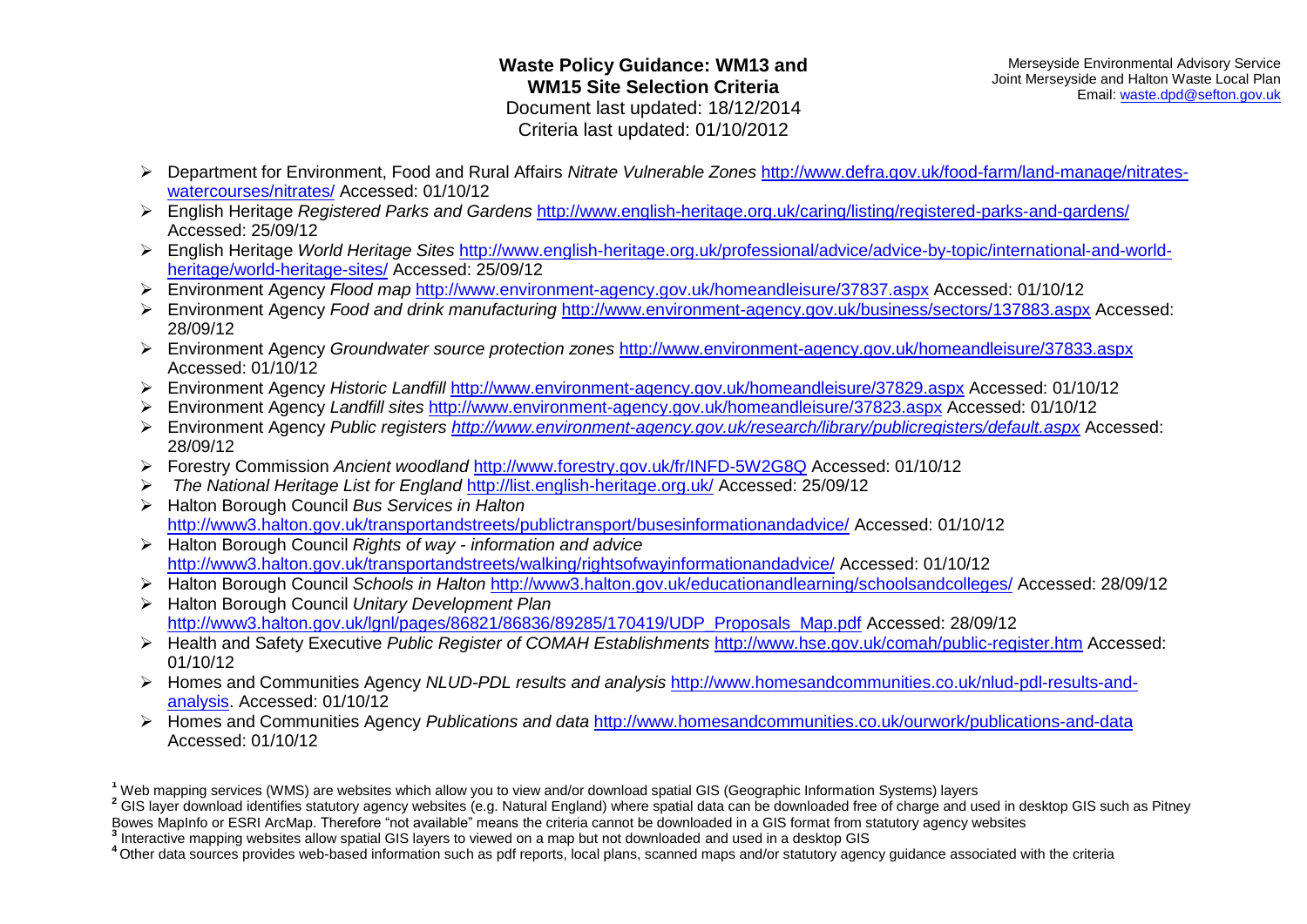- Knowsley Metropolitan Borough Council *Find a school* <http://www.knowsley.gov.uk/families/education-and-schools/find-a-school.aspx> Accessed: 28/09/12
- Knowsley Metropolitan Borough Council *Public Access*  [http://publicaccess.knowsley.gov.uk/PublicAccess/tdc/DcApplication/application\\_searchform.aspx](http://publicaccess.knowsley.gov.uk/PublicAccess/tdc/DcApplication/application_searchform.aspx) Accessed: 01/10/12
- Liverpool City Council *Find a school* <http://www.liverpool.gov.uk/schools-and-learning/find-a-school/> Accessed: 28/09/12
- Liverpool City Council *A Plan for Liverpool: Proposals Map* <http://liverpool.gov.uk/Images/UDPMap.pdf> Accessed: 28/09/12
- Liverpool City Council *Search and track current applications* [http://liverpool.gov.uk/planning-and-building-control/search-and-track](http://liverpool.gov.uk/planning-and-building-control/search-and-track-current-applications/)[current-applications/](http://liverpool.gov.uk/planning-and-building-control/search-and-track-current-applications/) Accessed: 01/10/12
- Merseytravel *Bus Timetable Download* [http://www.merseytravel.gov.uk/choose\\_service.asp](http://www.merseytravel.gov.uk/choose_service.asp) Accessed: 01/10/12
- Merseytravel *Maps* [http://www.merseytravel.gov.uk/information\\_maps.asp](http://www.merseytravel.gov.uk/information_maps.asp) Accessed: 01/10/12
- Merseytravel *Mersey Rail Network Map* <http://www.merseytravel.gov.uk/pdf/MerseyrailNetworkMap.pdf> Access: 01/10/12
- National Health Service *Authorities and Trusts* <http://www.nhs.uk/ServiceDirectories/Pages/AcuteTrustListing.aspx> Accessed: 28/09/12
- Natural England *Local Nature Reserves* <http://www.naturalengland.org.uk/ourwork/conservation/designations/lnr/default.aspx> Accessed: 01/10/12
- Natural England *National Nature Reserves* <http://www.naturalengland.org.uk/ourwork/conservation/designatedareas/nnr/default.aspx> Accessed: 25/09/12
- Natural England *What are Ramsar Sites?* <http://www.naturalengland.org.uk/ourwork/conservation/designatedareas/spa/default.aspx> Accessed: 25/09/12
- Natural England *Sites of Special Scientific Interest*  <http://www.naturalengland.org.uk/ourwork/conservation/designatedareas/sssi/default.aspx> Accessed: 25/09/12
- Natural England *Special Areas of Conservation (SACs)* <http://www.naturalengland.org.uk/ourwork/conservation/designatedareas/sac/default.aspx> Accessed: 25/09/12
- Natural England *Special Protection Areas (SPAs)* <http://www.naturalengland.org.uk/ourwork/conservation/designatedareas/spa/default.aspx> Accessed: 25/09/12
- Sefton Metropolitan Borough Council *Schools and colleges* <http://www.sefton.gov.uk/default.aspx?page=1771> Accessed: 28/09/12
- St.Helens Metropolitan Borough Council *Find your school* [http://www.sthelens.gov.uk/what-we-do/schools-and-education/schools-in-st](http://www.sthelens.gov.uk/what-we-do/schools-and-education/schools-in-st-helens/)[helens/](http://www.sthelens.gov.uk/what-we-do/schools-and-education/schools-in-st-helens/) Accessed: 28/09/12
- St.Helens Metropolitan Borough Council *Planning – applications search* [http://www.sthelens.gov.uk/what-we-do/planning-and-building](http://www.sthelens.gov.uk/what-we-do/planning-and-building-control/planning/)[control/planning/](http://www.sthelens.gov.uk/what-we-do/planning-and-building-control/planning/) Accessed: 01/10/12
- The National Archives *Water Resources Act 1991* <http://www.legislation.gov.uk/ukpga/1991/57/section/104> Accessed: 01/10/12
- Travelwise *Public Rights of Way* [http://www.letstravelwise.org/content66\\_Public-Rights-of-Way.html](http://www.letstravelwise.org/content66_Public-Rights-of-Way.html) Accessed: 01/10/12

<sup>2</sup> GIS layer download identifies statutory agency websites (e.g. Natural England) where spatial data can be downloaded free of charge and used in desktop GIS such as Pitney

Bowes MapInfo or ESRI ArcMap. Therefore "not available" means the criteria cannot be downloaded in a GIS format from statutory agency websites

**<sup>1</sup>** Web mapping services (WMS) are websites which allow you to view and/or download spatial GIS (Geographic Information Systems) layers

**<sup>3</sup>** Interactive mapping websites allow spatial GIS layers to viewed on a map but not downloaded and used in a desktop GIS

**<sup>4</sup>**Other data sources provides web-based information such as pdf reports, local plans, scanned maps and/or statutory agency guidance associated with the criteria